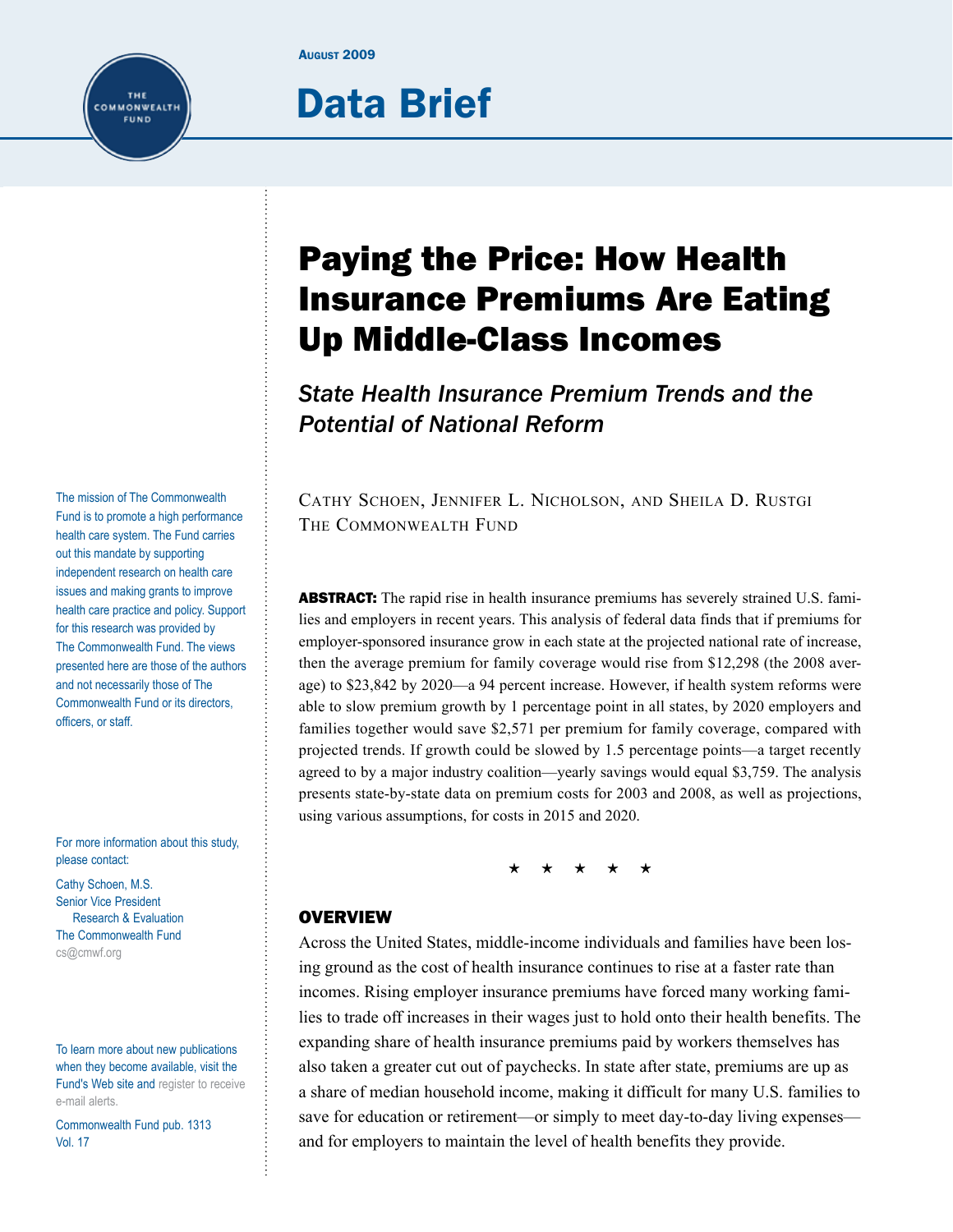This data brief examines recent trends in health insurance premiums and projects future premium increases state by state if the nation continues on its current course. It also projects the potential savings for families and employers—money on the table if national health reform is enacted and succeeds in reducing annual growth in health care costs by up to 1.5 percentage points per year in each state—the same target set by an industry coalition as part of a recent pledge to slow health spending over the next decade.<sup>1</sup> The analysis finds that if insurance premiums for employer-sponsored health plans in each state grow at the projected national rate of increase, then the average premium for family coverage would rise from \$12,298 (the average for 2008) to \$23,842 by 2020. This is an increase of 94 percent.

On the other hand, if health system reforms were able to slow the annual rate of growth by 1 percentage point in all states, by 2020 an average of \$2,571 could be saved annually on family health plans, compared with projected trends. If growth could be slowed by 1.5 percentage points, the savings would be even larger—\$3,759 per year.

# HOW THIS STUDY WAS CONDUCTED

This data brief first presents recent premium and income trends by state for the under-65 population. The data for these trends come from the federal government's most recent annual surveys of employers—conducted for the insurance component of the Medical Expenditure Panel Survey (MEPS)—and from U.S. Census surveys of households. The premiums presented include the total costs of the average private group health insurance premium for employersponsored coverage, including both the employer and employee shares. For each state, we compared the total premium with median household income for the under-65 population.

To calculate the potential costs over the next decade, we estimated premiums if all states experienced increases that conformed to projected trends in national per capita health expenditures in the absence of health reform. We also assumed the same inflation

rate for all states. Next, we estimated the potential savings in the cost of family premiums if reforms were enacted that slowed the increase by 1 or 1.5 percentage points in each state. The tables at the end of this brief provide state-specific data.

It is important to note that these estimates are presented for illustrative purposes only; we did not attempt to model the impact of reforms at the state level, nor did we vary estimates for relatively higheror lower-cost states.

### FINDINGS

### Recent Trends

Between 1999 and 2008, employer-sponsored family health insurance premiums rose by 119 percent nationally, while median family income rose by 29 percent.<sup>2</sup> Such a rapid increase in the cost of employersponsored health benefits has forced difficult choices at workplaces across the country. Studies indicate that slower growth in wages and lower savings for retirement (worker and employer contributions) have been part of the trade-off to preserve health benefits.<sup>3</sup> Despite such trade-offs, the monthly cost of premiums paid by workers and their families is up—consuming an ever-greater share of any wage increases they might receive.<sup>4</sup>

At the state level, premiums have risen rapidly, and far faster than average incomes. In the five years from 2003 to 2008, total premiums for family coverage under employer-sponsored plans rose a cumulative average of 33 percent. The five-year increase in family premiums ranged from about 25 percent in the three lowest-growth states (Michigan, Texas, and Ohio) to 45 percent in the two highest-growth states (Indiana and North Carolina). Twelve states saw increases of 40 percent or more and 36 states saw increases of 30 percent or more—well above the rate of income growth.

By 2008, the average employer-sponsored family premium across all states was \$12,298, ranging from more than \$13,500 in Massachusetts, Minnesota, New Hampshire, and Indiana to \$11,000–\$11,500 in the 14 states with the lowest average premium costs (Figure 1 and Table  $1$ ).<sup>5</sup> Average family premiums in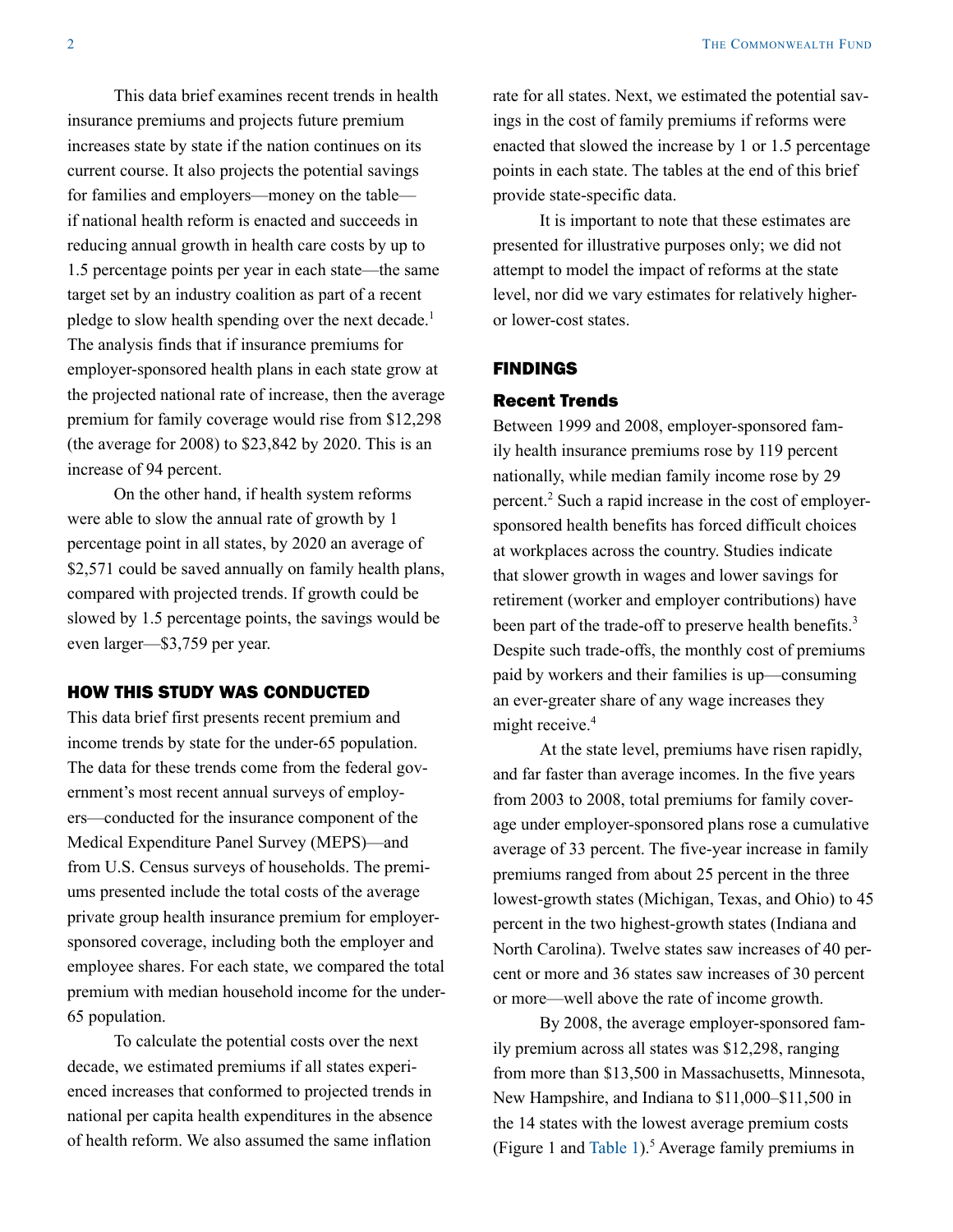

the highest-premium-cost states were about 25 percent above the lowest-cost states.

People with employer-sponsored insurance typically do not see the total annual cost of the premium, since most employers pay a substantial share of it. Nevertheless, the steady increase in premiums has been consuming resources that employers might otherwise have earmarked for salary or wage increases, or for other benefits. When viewed as a percentage of workers' income, health insurance premiums (including both the employer and employee shares) are up for middle-income families across the country. By 2008, annual family premiums were 18 percent or more of median income in 18 states, compared with just three states in 2003 (Figure 2 and [Table](#page-9-0) 2). In three states— Mississippi, Tennessee, and West Virginia—family premiums averaged 20 percent or more of median income for middle-income households within the under-65 population.

By 2008, average premiums were at or above 16 percent of median income in 37 of the 50 states and the District of Columbia. And only three states had premiums averaging less than 14 percent of median income, down from 13 states in 2003. As illustrated in Figure

2, cost pressures are particularly acute in states in the South and the south-central U.S., where premium costs are high relative to incomes. The high ratio of premiums to income often reflects both high premiums and median incomes that are below the national average (see [Table](#page-9-0) 2 for median incomes). Many states with premiums above the national average have family incomes below the national average.

With premiums increasing faster than incomes in low- as well as higher-income states, health insurance has become ever less affordable. Premium increases have occurred despite the fact that employers have been raising cost-sharing or limiting benefits in an effort to moderate annual premium growth. Thus, as of 2008, premiums are often buying less in scope of benefits or financial protection than they had been at the start of the decade, and families are paying not only higher premiums but higher out-of-pocket costs for medical bills.<sup>6</sup> Deductibles for employer-sponsored plans overall have tripled between 2000 and 2008, and those for plans offered by firms with fewer than 200 employees have more than quadrupled during this period.7 Heading into the recession that began in 2008, middle- and lower-income working families were in a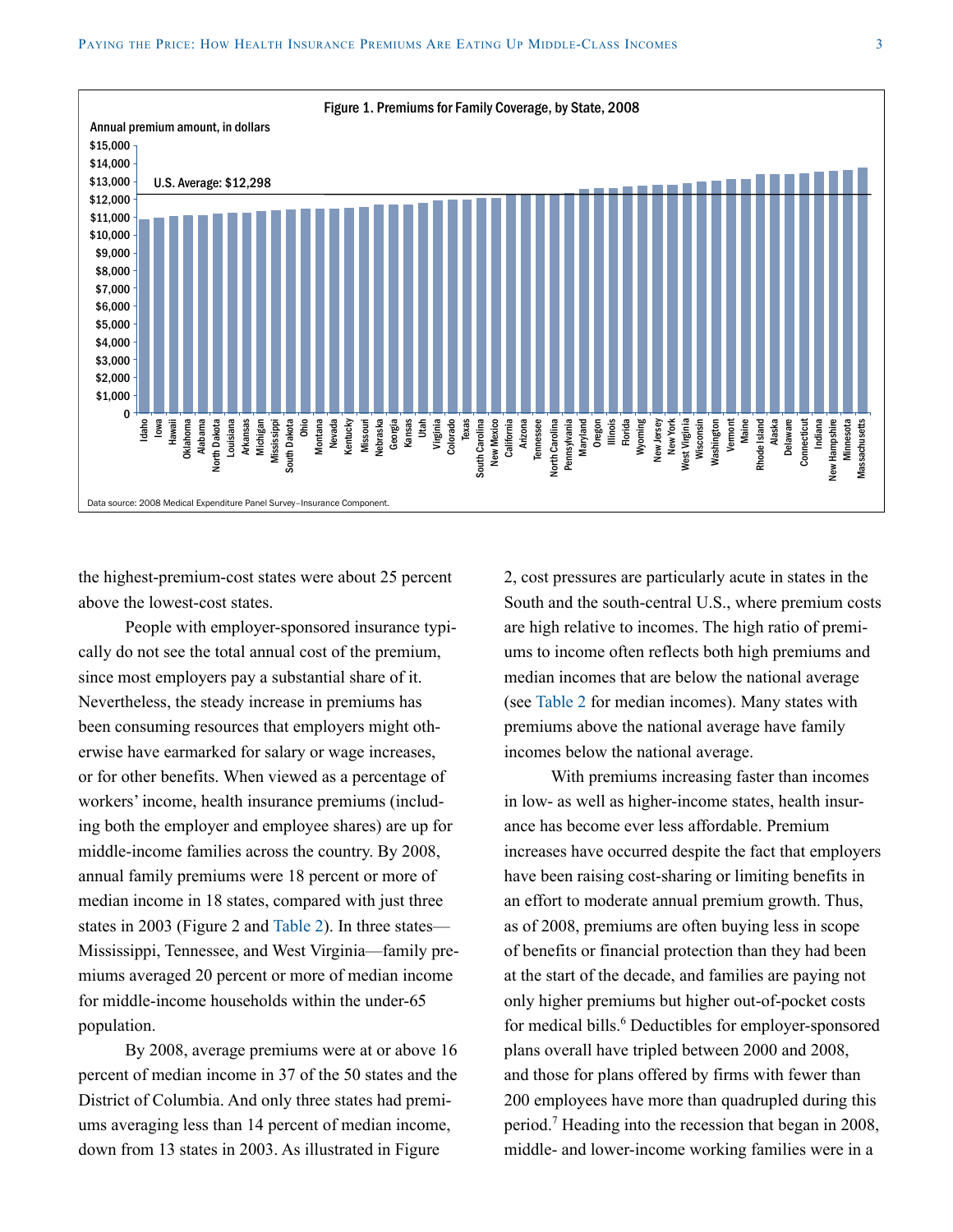

precarious position, with millions at risk of joining the ranks of the uninsured.

Underscoring the consequences of higher premiums for living standards, median incomes have generally failed to keep up with the costs of living, not counting health care costs. From 2003 to 2007, before the onset of the current severe recession, median incomes increased by less than 11 percent on average, failing to keep up with the general inflation rate in 25 states [\(Table](#page-9-0) 2).<sup>8</sup> Stagnant incomes have left workers and their families with less money available for mortgage expenses, education, or the daily cost of living.<sup>9</sup>

### Projected Increases over the Next Decade

Absent significant reforms, current projections estimate that national per-person spending on health insurance premiums will increase by 94 percent from 2009 to 2020, increasing an average of 5.7 percent annually. In recent years, per-person spending increases in most states have followed national trends.

Using these national projections, and applying the same rate of increase to all states, average total family premiums would reach \$17,599 by 2015 and \$23,842 by 2020 (Figure 3 and [Table](#page-11-0) 3). Projections for family premiums in 2020 range from \$21,009 in Idaho to \$26,730 in Massachusetts.

### Potential Savings with National Reforms

The current debate over national health reform is centered on how to ensure affordable coverage for everyone, slow the increase in costs, and enhance quality and value for those with insurance. Recent estimates indicate that a combination of insurance market reforms, payment incentives that reward high-value care, and other health system reforms to bring about more patient-centered, coordinated care could reduce national costs by an average of 1 to 1.5 percentage points per year over the next decade.10 These targets are also consistent with a recent pledge made by an industry coalition to slow spending by 1.5 percentage points annually over the next decade.<sup>11</sup> If reforms were to succeed in "bending the cost curve" within this range, the result would be much-lower premium increases and potentially substantial increases in incomes if savings accrued to families in the form of higher wages or salaries.

To project the potential savings in each state, we calculated the differences in premiums under the following three scenarios: 1) if premium growth continues at current rates; 2) if premium growth slowed to 1 percentage point lower than current rates; and 3) if premium growth slowed to 1.5 percentage points lower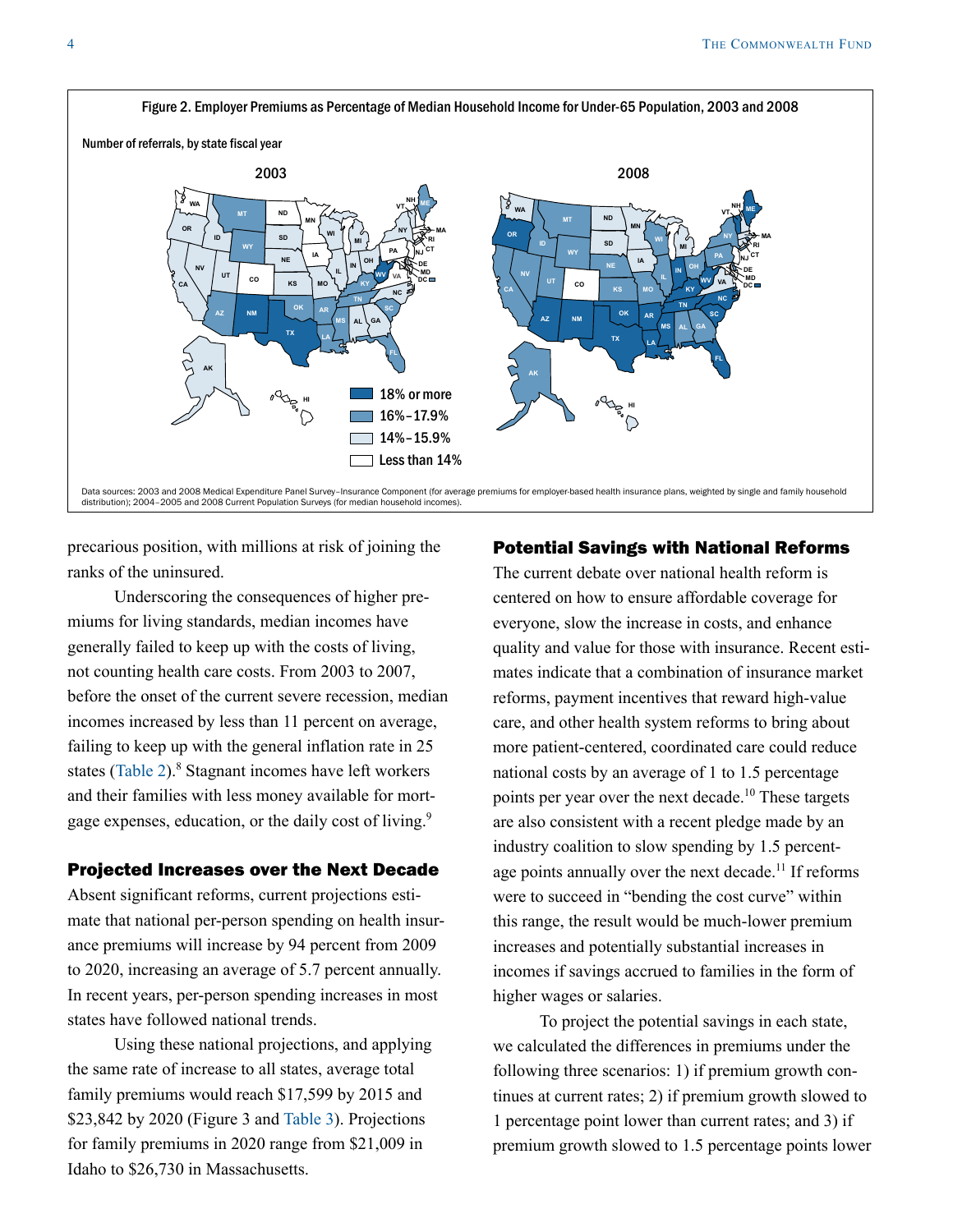

than current rates. Rather than projecting the premium savings to households and employers that might be possible in each state given its particular starting point, savings in each state were projected for both 2015 and 2020 using the same percentage reductions for all states.

In all states, reducing the rate of premium increase by 1 or 1.5 percent per year would yield substantial savings compared with projected trends. If premium growth were to slow to 1 percentage point lower than the projected national growth rate, an average of \$1,138 would be saved annually on family coverage by 2015 (Figure 4 and [Table 5](#page-15-0)). The annual savings for families and employers would increase to \$2,571 by 2020. Average savings from family coverage premiums would range from \$2,265 in Idaho in 2020 to \$2,882 in Massachusetts [\(Table 5\)](#page-15-0). These savings could be used by employers to increase wages, contribute to retirement savings plans, or add workers.

Even greater amounts could be saved if the annual premium growth rates were to slow by 1.5 percentage points over the decade. An average \$1,682 could be saved annually on family coverage by 2015 with a 1.5-percentage-point-lower growth rate in premiums (Figure 4 and [Table 5](#page-15-0)). The savings would more than double to \$3,759 annually by 2020. Savings from

family coverage premiums would range from \$3,312 in Idaho in 2020 to \$4,214 in Massachusetts ([Tables 4](#page-13-0)  [and 5](#page-13-0)) compared with premium costs by 2020 if trends continue as projected.

Because this analysis did not model the impact of potential reforms at the state level, the projected savings for each state must be viewed with caution. To the extent that there might be more room to achieve savings from delivering more cost-effective and efficient care in higher-cost states, the potential gains might be greater in these states than those starting the decade with relatively lower costs. Regardless of the starting point, however, the contrast in the cost consequences of possible premium growth rates illustrate the high risk the nation faces if current trends persist, as well as the potential gains for families and employers in all states if comprehensive reforms are enacted.

*For state-specific data:* Starting on page 8, see [Tables 1 and 2,](#page-7-0) for average premiums for single and family coverage and premiums as a percentage of median household income for nonelderly households, by state, for 2003 and 2008. See [Table](#page-11-0) 3 for projected increases by state and [Tables 4 and 5](#page-13-0) for potential savings if reforms successfully moderate cost growth.

# CONCLUSIONS AND POLICY IMPLICATIONS

Over the last several years, the combination of rising health care costs and slow growth in real incomes has left individuals and working families spending a greater percentage of their income and total compensation from work on health insurance premiums, often with greater out-of-pocket cost-sharing and less-comprehensive benefits. With rising costs and eroding coverage, much is at stake for the insured and uninsured alike as the nation debates health care reform.

To ensure that coverage is more affordable now and in the future, it is critical that any reforms enacted address long-term growth in health care costs. Proposals in Congress include several measures that would provide insurance coverage for everyone and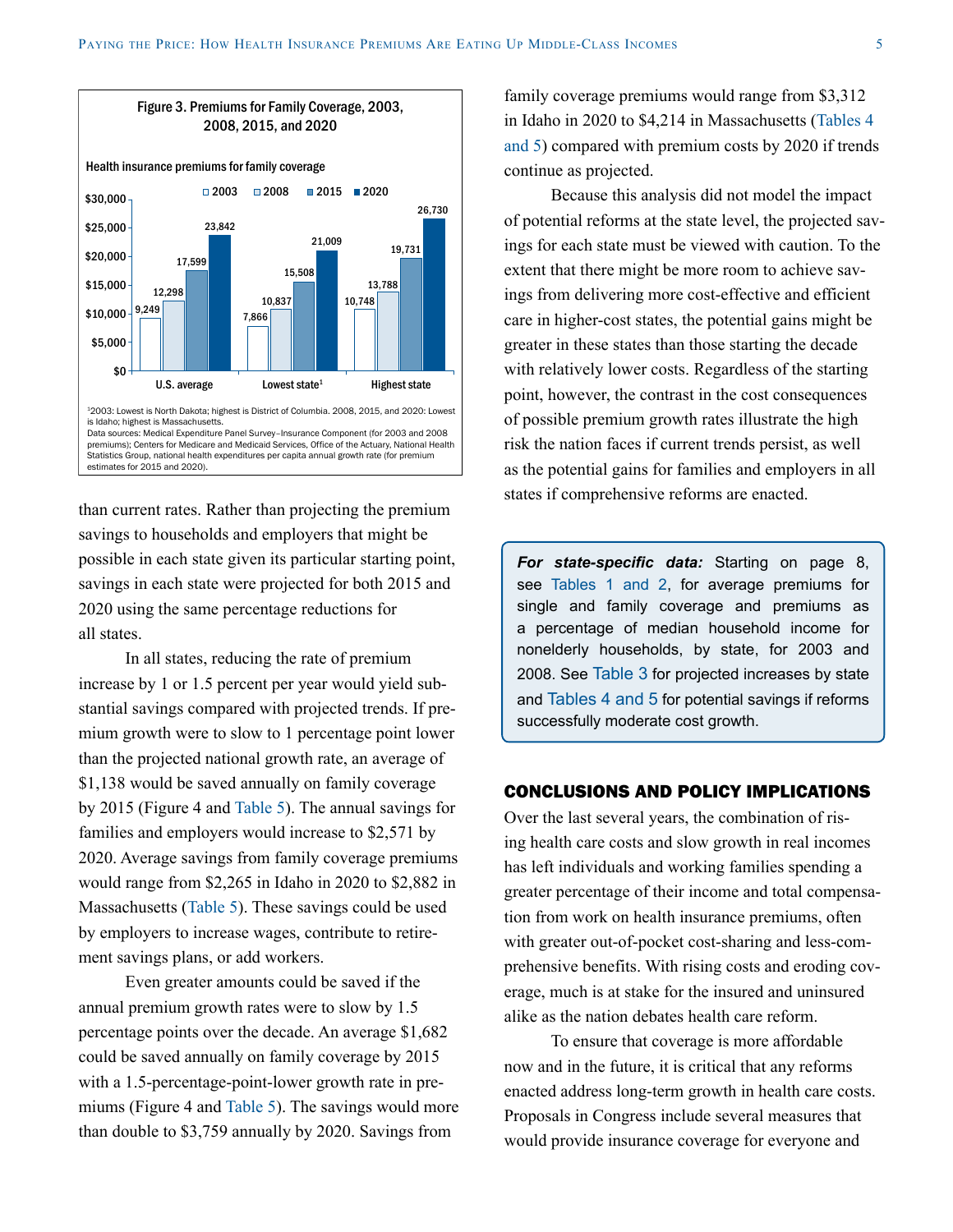significantly slow the rate of cost increases, while at the same time improving quality. For example, having the choice of a publicly sponsored insurance option that competes with private insurance plans in addition to reforms that support a more patientcentered, effective, and efficient health care delivery system—could yield gains for people in every state. Commonwealth Fund analysis indicates that reorienting the health insurance market so that it fosters greater value in health care—higher quality at lower cost could result in \$2 trillion to \$3 trillion in health system savings between 2010 and 2020 (a reduction in annual spending growth of 1 to 1.5 percent), if paired with provider payment and health system reforms.<sup>12</sup> These reforms include leveraging public purchasing power, reducing administrative waste, creating incentives for better health and cost outcomes, and having insurance companies work in the public interest. The bulk of the savings would benefit families and individuals, who would see slower growth in their health insurance

premiums and out-of-pocket health care spending. The Congressional Budget Office estimates that premiums under a public health plan would be 10 percent lower than those of typical private plans—a cost break that would provide much-needed relief to families and businesses, with greater potential gains in future years.<sup>13</sup>

The stakes are high in the health reform debate. Without a change in course, projections of premium trends indicate that middle- as well as lower-income families may well be priced out of the insurance market, or forced to sacrifice future wage increases to hold onto shrinking health benefits.

There is now an opportunity for comprehensive health reform—focused on better access, better quality, and slower cost growth—to put the country on a path of rising family income, savings for education and retirement, and health security. Our analysis suggests that in every state—regardless of size or geographic region—insured people stand to gain when reform is truly in the public interest.

|                                                                                  |            | 2015         |            | 2020         |
|----------------------------------------------------------------------------------|------------|--------------|------------|--------------|
|                                                                                  | 1% Savings | 1.5% Savings | 1% Savings | 1.5% Savings |
| Average of highest 10 premium states<br>(MA, MN, NH, IN, CT, DC, DE, AK, RI, ME) | \$1,245    | \$1,842      | \$2,814    | \$4,114      |
| U.S. average                                                                     | \$1.138    | \$1,682      | \$2,571    | \$3,759      |
| Average of lowest 10 premium states<br>(ID, IA, HI, OK, AL, ND, LA, AR, MI, MS)  | \$1,029    | \$1,522      | \$2.327    | \$3.401      |

### Figure 4. Projected Annual Savings in Family Premiums, 2015 and 2020

Data sources: Agency for Healthcare Research and Quality, Center for Financing, Access and Cost Trends, 2008 Medical Expenditure Panel Survey-Insurance Component (2008 premiums); Centers for Medicare and Medicaid Services, Office of the Actuary, National Health Statistics Group, national health expenditures per capita annual growth rate (premium estimates for 2015 and 2020).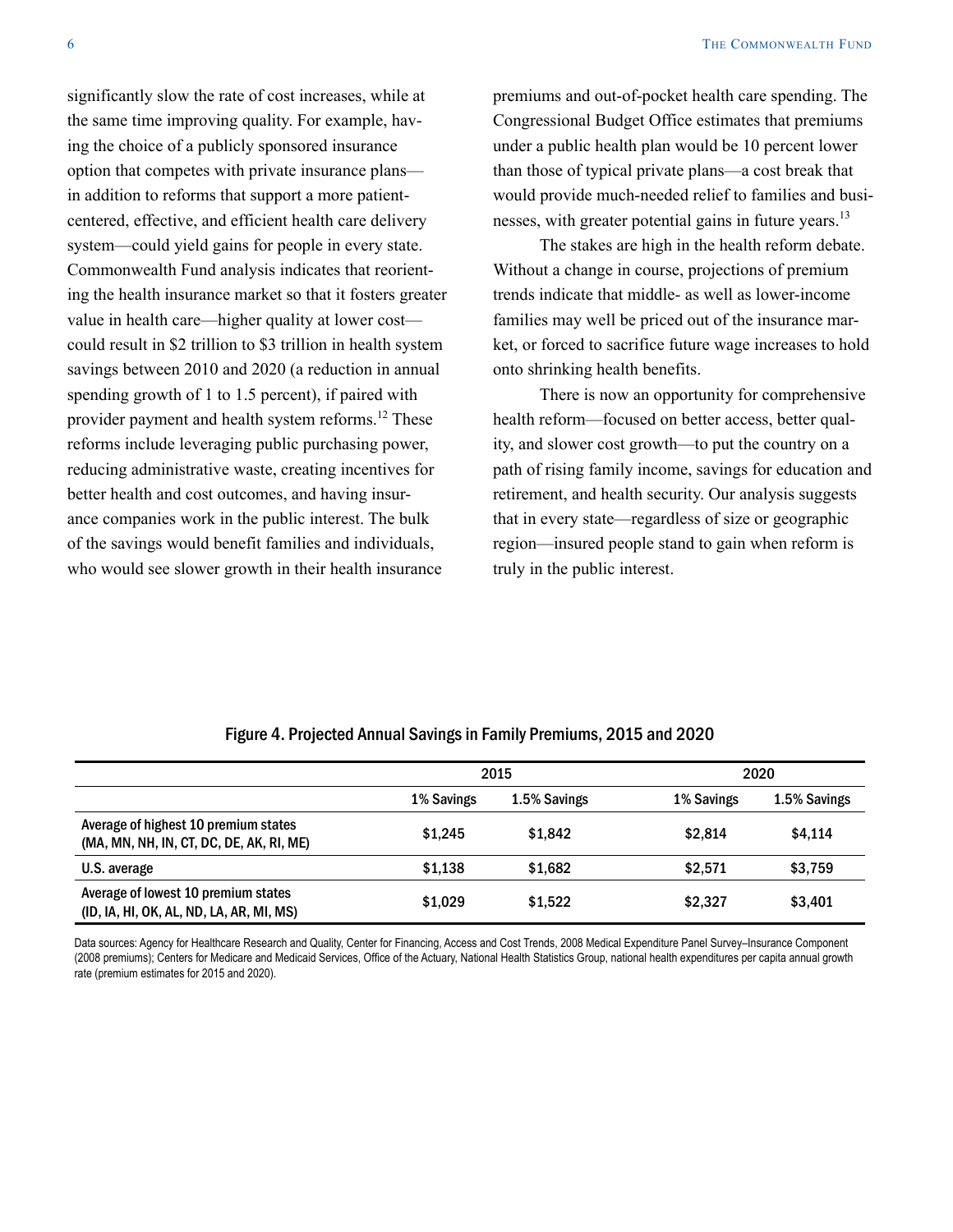### **NOTES**

- The coalition comprises the American Hospital Association (AHA), the American Medical Association (AMA), America's Health Insurance Plans (AHIP), the Pharmaceutical Research and Manufacturers of Americas (PhRMA), the Advanced Medical Technology Association (AdvaMed), and the Service Employees International Union (SEIU). Letter to President Obama, May 11, 2009. Accessed at [http://www.](http://www.whitehouse.gov/assets/documents/05-11-09_Health_Costs_Letter_to_the_President.pdf) [whitehouse.gov/assets/documents/05-11-09\\_](http://www.whitehouse.gov/assets/documents/05-11-09_Health_Costs_Letter_to_the_President.pdf) Health Costs Letter to the President.pdf. For discussion, see fact sheet at [http://www.whitehouse.](http://www.whitehouse.gov/assets/documents/Fact_Sheet-Health_Reform_Stakeholders_5-11-09.pdf) [gov/assets/documents/Fact\\_Sheet-Health\\_Reform\\_](http://www.whitehouse.gov/assets/documents/Fact_Sheet-Health_Reform_Stakeholders_5-11-09.pdf) Stakeholders 5-11-09.pdf.
- <sup>2</sup> Family premiums from Kaiser/HRET Survey of Employer-Sponsored Health Benefits, 1999–2008; median family income from U.S. Census Bureau, Current Population Survey.
- <sup>3</sup> K. Baicker and A. Chandra, *The Labor Market Effects of Rising Health Insurance Premiums,* NBER Working Paper No. 11160 (Cambridge, Mass.: National Bureau of Economic Research, Feb. 2005); D. Goldman, N. Sood, and A. Leibowitz, *Wage and Benefit Changes in Response to Rising Health Insurance Costs,* NBER Working Paper No. 11063 (Cambridge, Mass.: National Bureau of Economic Research, Jan. 2005); N. Sood, A. Ghosh, and J. J. Escarce, "Employer-Sponsored Insurance, Health Care Cost Growth, and the Economic Performance of U.S. Industries," *Health Services Research,* published online June 3, 2009.
- <sup>4</sup> Analysis of data from Henry J. Kaiser Family Foundation/Health Research and Educational Trust Survey of Employer-Sponsored Health Benefits.
- <sup>5</sup> Idaho, Iowa, Hawaii, Oklahoma, Alabama, North Dakota, Louisiana, Arkansas, Michigan, Mississippi, South Dakota, Ohio, Montana, and Nevada.
- <sup>6</sup> C. Schoen, S. R. Collins, J. L. Kriss, and M. M. Doty, "[How Many Are Underinsured? Trends](http://www.commonwealthfund.org/Content/Publications/In-the-Literature/2008/Jun/How-Many-Are-Underinsured--Trends-Among-U-S--Adults--2003-and-2007.aspx)  [Among U.S. Adults, 2003 and 2007,](http://www.commonwealthfund.org/Content/Publications/In-the-Literature/2008/Jun/How-Many-Are-Underinsured--Trends-Among-U-S--Adults--2003-and-2007.aspx)" *Health Affairs* Web Exclusive, June 10, 2008:w298–w309; D. Rowland, C. Hoffman, and M. McGinn-Shapiro, *Health Care and the Middle Class: More Costs and Less Coverage,* (Menlo Park, Calif.: Henry J. Kaiser Family Foundation, July 2009).
- $7$  The Kaiser Family Foundation and Health Research & Educational Trust Employer Health Benefits 2008 Annual Survey. Available at: <http://ehbs.kff.org/>.
- <sup>8</sup> General inflation between 2003 and 2007 was 12.7 percent. *Economic Report of the President*  (Washington, D.C.: United States Government Printing Office, Jan. 2009).
- <sup>9</sup> R. Helman, C. Copeland, and J. VanDerhei, *The 2009 Retirement Confidence Survey: Economy Drives Confidence to Record Lows; Many Looking to Work Longer,* EBRI Issue Brief #328 (Washington, D.C.: Employee Benefit Research Institute, April 2009).
- <sup>10</sup> C. Schoen, K. Davis, S. Guterman, and K. Stremikis, *[Fork in the Road: Alternative Paths to a](http://www.commonwealthfund.org/Content/Publications/Fund-Reports/2009/Jun/Fork-in-the-Road.aspx)  [High Performance U.S. Health System](http://www.commonwealthfund.org/Content/Publications/Fund-Reports/2009/Jun/Fork-in-the-Road.aspx)* (New York: The Commonwealth Fund, June 2009).
- $11$  See note 1.
- <sup>12</sup> Schoen et al., *[Fork in the Road,](http://www.commonwealthfund.org/Content/Publications/Fund-Reports/2009/Jun/Fork-in-the-Road.aspx)* 2009.
- <sup>13</sup> D. W. Elmendorf (Congressional Budget Office), letter to Charles B. Rangel, July 14, 2009; accessed at [http://www.cbo.gov/ftpdocs/104xx/doc10430/](http://www.cbo.gov/ftpdocs/104xx/doc10430/House_Tri-Committee-Rangel.pdf) [House\\_Tri-Committee-Rangel.pdf](http://www.cbo.gov/ftpdocs/104xx/doc10430/House_Tri-Committee-Rangel.pdf).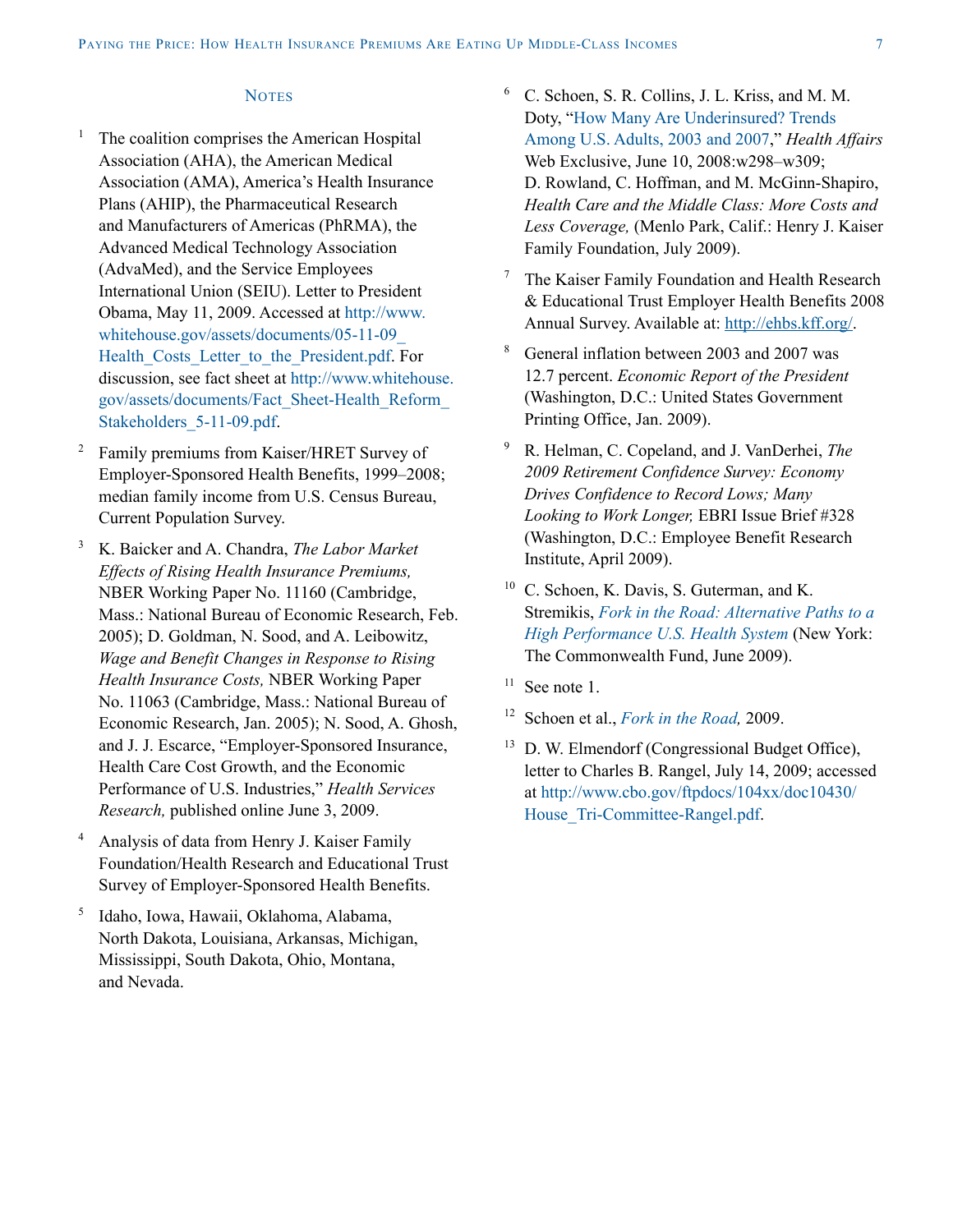# *[Click here to see Table 1 ranked by 2008 family premium](#page-19-0)*

# <span id="page-7-0"></span>**Table 1. Single and Family Average Health Insurance Premiums, by State, 2003 and 2008**

|                      |               | 2003          |               | 2008          | <b>Percent Increase:</b><br>2003-08 |        |
|----------------------|---------------|---------------|---------------|---------------|-------------------------------------|--------|
|                      | <b>Single</b> | <b>Family</b> | <b>Single</b> | <b>Family</b> | <b>Single</b>                       | Family |
| <b>United States</b> | 3,481         | 9,249         | 4,386         | 12,298        | 26%                                 | 33%    |
| Alabama              | 3,156         | 8,045         | 4,139         | 11,119        | 31%                                 | 38%    |
| Alaska               | 4,011         | 10,564        | 5,293         | 13,383        | 32%                                 | 27%    |
| Arizona              | 3,209         | 8,972         | 4,214         | 12,292        | 31%                                 | 37%    |
| Arkansas             | 3,127         | 7,977         | 3,923         | 11,220        | 25%                                 | 41%    |
| California           | 3,293         | 9,091         | 4,280         | 12,254        | 30%                                 | 35%    |
| Colorado             | 3,645         | 9,522         | 4,303         | 11,952        | 18%                                 | 26%    |
| Connecticut          | 3,676         | 10,119        | 4,740         | 13,436        | 29%                                 | 33%    |
| Delaware             | 3,854         | 10,499        | 4,733         | 13,386        | 23%                                 | 27%    |
| District of Columbia | 3,740         | 10,748        | 4,890         | 13,427        | 31%                                 | 25%    |
| Florida              | 3,592         | 9,331         | 4,517         | 12,697        | 26%                                 | 36%    |
| Georgia              | 3,624         | 8,641         | 4,160         | 11,659        | 15%                                 | 35%    |
| Hawaii               | 3,020         | 7,887         | 3,831         | 11,044        | 27%                                 | 40%    |
| Idaho                | 3,331         | 8,563         | 4,104         | 10,837        | 23%                                 | 27%    |
| <b>Illinois</b>      | 3,692         | 9,693         | 4,643         | 12,603        | 26%                                 | 30%    |
| Indiana              | 3,493         | 9,315         | 4,495         | 13,504        | 29%                                 | 45%    |
| lowa                 | 3,270         | 8,436         | 4,146         | 10,947        | 27%                                 | 30%    |
| Kansas               | 3,401         | 8,907         | 4,197         | 11,662        | 23%                                 | 31%    |
| Kentucky             | 3,437         | 9,118         | 4,009         | 11,506        | 17%                                 | 26%    |
| Louisiana            | 3,317         | 8,735         | 4,055         | 11,207        | 22%                                 | 28%    |
| Maine                | 3,852         | 10,308        | 4,910         | 13,102        | 27%                                 | 27%    |
| Maryland             | 3,427         | 9,217         | 4,360         | 12,541        | 27%                                 | 36%    |
| Massachusetts        | 3,496         | 9,867         | 4,836         | 13,788        | 38%                                 | 40%    |
| Michigan             | 3,671         | 9,449         | 4,388         | 11,321        | 20%                                 | 20%    |
| Minnesota            | 3,679         | 10,066        | 4,432         | 13,639        | 20%                                 | 35%    |
| Mississippi          | 3,305         | 8,075         | 4,124         | 11,363        | 25%                                 | 41%    |
| Missouri             | 3,305         | 8,984         | 4,124         | 11,557        | 25%                                 | 29%    |
| Montana              | 3,506         | 8,542         | 4,355         | 11,438        | 24%                                 | 34%    |
| Nebraska             | 3,506         | 9,139         | 4,392         | 11,648        | 25%                                 | 27%    |
| Nevada               | 3,578         | 8,831         | 3,927         | 11,487        | 10%                                 | 30%    |
| New Hampshire        | 3,563         | 9,776         | 5,247         | 13,592        | 47%                                 | 39%    |
| New Jersey           | 3,814         | 10,168        | 4,798         | 12,789        | 26%                                 | 26%    |
| New Mexico           | 3,361         | 9,299         | 4,074         | 12,071        | 21%                                 | 30%    |
| New York             | 3,592         | 9,439         | 4,638         | 12,824        | 29%                                 | 36%    |
| North Carolina       | 3,411         | 8,463         | 4,460         | 12,308        | 31%                                 | 45%    |
| North Dakota         | 2,999         | 7,866         | 3,830         | 11,178        | 28%                                 | 42%    |
| Ohio                 | 3,416         | 9,136         | 4,089         | 11,425        | 20%                                 | 25%    |
| Oklahoma             | 3,285         | 8,739         | 4,072         | 11,053        | 24%                                 | 26%    |
| Oregon               | 3,362         | 8,861         | 4,384         | 12,585        | 30%                                 | 42%    |
| Pennsylvania         | 3,449         | 9,133         | 4,499         | 12,339        | 30%                                 | 35%    |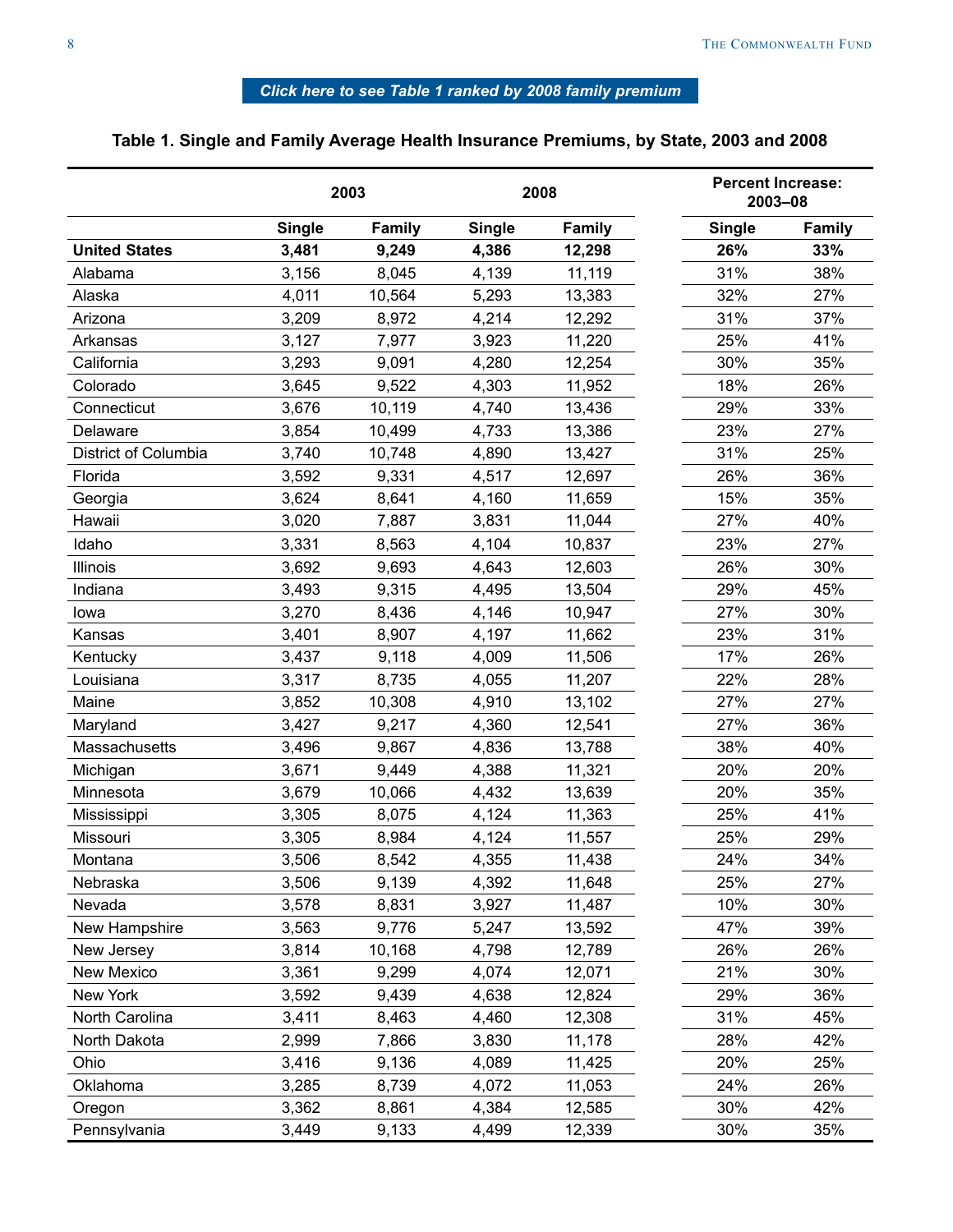| Rhode Island   | 3,725 | 9,460 | 4,930 | 13,363 | 32% | 41% |
|----------------|-------|-------|-------|--------|-----|-----|
| South Carolina | 3,371 | 8,918 | 4,477 | 12,068 | 33% | 35% |
| South Dakota   | 3,361 | 8,499 | 4,233 | 11,382 | 26% | 34% |
| Tennessee      | 3,597 | 9,261 | 4,276 | 12,302 | 19% | 33% |
| Texas          | 3,400 | 9,575 | 4,205 | 11,967 | 24% | 25% |
| Utah           | 3,352 | 8,349 | 4,197 | 11,783 | 25% | 41% |
| Vermont        | 3,596 | 9,483 | 4,900 | 13,091 | 36% | 38% |
| Virginia       | 3,322 | 9,176 | 4,202 | 11,935 | 26% | 30% |
| Washington     | 3,520 | 9,212 | 4,404 | 13,036 | 25% | 42% |
| West Virginia  | 3,809 | 9,164 | 4,892 | 12,887 | 28% | 41% |
| Wisconsin      | 3,749 | 9,562 | 4,777 | 12,956 | 27% | 35% |
| Wyoming        | 3,706 | 9,612 | 4,622 | 12,734 | 25% | 32% |

Note: Premiums are for insurance policies offered by private-sector employers in the U.S.

Data: Agency for Healthcare Research and Quality, Center for Financing, Access and Cost Trends, 2003 and 2008 Medical Expenditure Panel Survey-Insurance Component.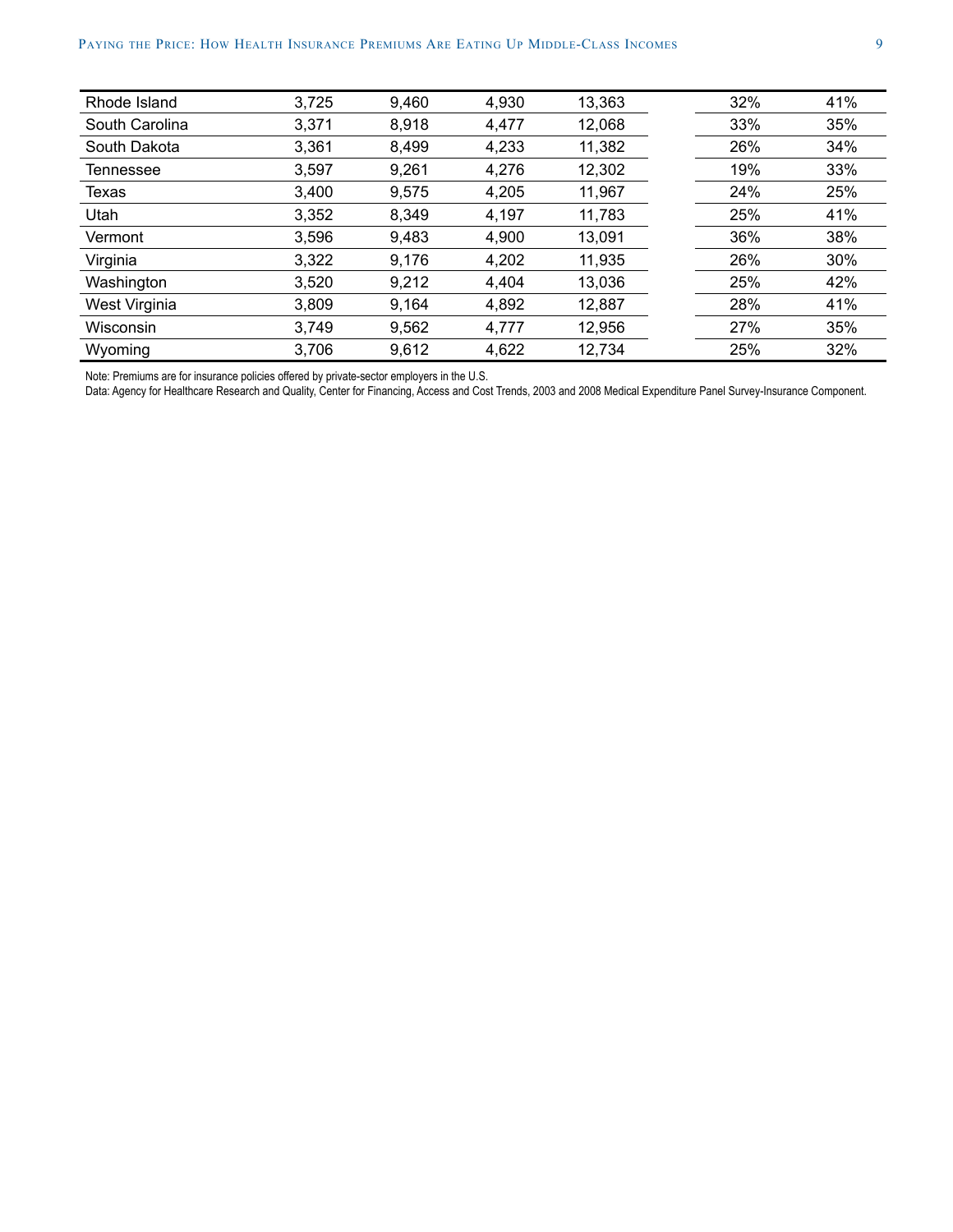# <span id="page-9-0"></span>*[Click here to see Table 2 ranked by 2008 premium as a percentage of median household incom](#page-21-0)e*

|                      | Median household income for<br>under-65 population |          |      | Employer premiums as percent of median<br>household income for under-65 population |
|----------------------|----------------------------------------------------|----------|------|------------------------------------------------------------------------------------|
|                      | 2003-04                                            | 2007     | 2003 | 2008                                                                               |
| <b>United States</b> | \$48,442                                           | \$53,685 | 15.0 | 17.2                                                                               |
| Alabama              | 46,000                                             | 48,000   | 14.9 | 17.5                                                                               |
| Alaska               | 56,108                                             | 65,850   | 15.5 | 16.2                                                                               |
| Arizona              | 42,500                                             | 49,600   | 16.3 | 18.9                                                                               |
| Arkansas             | 37,899                                             | 49,090   | 17.3 | 18.8                                                                               |
| California           | 46,030                                             | 52,000   | 14.8 | 17.1                                                                               |
| Colorado             | 53,430                                             | 64,830   | 13.8 | 13.9                                                                               |
| Connecticut          | 65,032                                             | 69,150   | 12.6 | 14.3                                                                               |
| Delaware             | 52,000                                             | 60,000   | 15.4 | 16.7                                                                               |
| District of Columbia | 40,000                                             | 42,904   | 16.9 | 19.0                                                                               |
| Florida              | 45,000                                             | 50,000   | 16.2 | 18.5                                                                               |
| Georgia              | 45,000                                             | 54,202   | 14.9 | 16.1                                                                               |
| Hawaii               | 48,084                                             | 53,680   | 12.1 | 14.1                                                                               |
| Idaho                | 47,322                                             | 56,834   | 15.5 | 16.1                                                                               |
| Illinois             | 52,016                                             | 57,000   | 14.7 | 16.9                                                                               |
| Indiana              | 50,000                                             | 56,611   | 15.0 | 18.1                                                                               |
| lowa                 | 53,650                                             | 58,050   | 13.1 | 14.8                                                                               |
| Kansas               | 51,082                                             | 55,000   | 14.5 | 16.0                                                                               |
| Kentucky             | 42,419                                             | 46,000   | 16.8 | 19.5                                                                               |
| Louisiana            | 38,700                                             | 45,000   | 17.8 | 18.7                                                                               |
| Maine                | 45,840                                             | 55,045   | 17.7 | 19.0                                                                               |
| Maryland             | 60,000                                             | 69,500   | 11.8 | 13.3                                                                               |
| Massachusetts        | 60,432                                             | 63,867   | 12.4 | 15.6                                                                               |
| Michigan             | 52,490                                             | 60,000   | 14.7 | 15.3                                                                               |
| Minnesota            | 63,510                                             | 68,000   | 12.9 | 15.4                                                                               |
| Mississippi          | 39,018                                             | 43,094   | 16.8 | 20.0                                                                               |
| Missouri             | 50,967                                             | 50,000   | 14.1 | 17.3                                                                               |
| Montana              | 37,457                                             | 50,000   | 17.8 | 17.4                                                                               |
| Nebraska             | 52,082                                             | 57,000   | 14.4 | 16.5                                                                               |
| Nevada               | 45,000                                             | 52,000   | 15.0 | 16.9                                                                               |
| New Hampshire        | 66,078                                             | 74,317   | 12.3 | 14.9                                                                               |
| New Jersey           | 65,000                                             | 69,560   | 12.2 | 13.9                                                                               |
| New Mexico           | 36,300                                             | 45,000   | 19.7 | 19.0                                                                               |
| New York             | 47,000                                             | 51,101   | 15.1 | 17.6                                                                               |
| North Carolina       | 43,662                                             | 46,002   | 15.6 | 19.9                                                                               |
| North Dakota         | 49,750                                             | 56,250   | 13.3 | 15.9                                                                               |
| Ohio                 | 51,084                                             | 55,025   | 14.5 | 16.1                                                                               |
| Oklahoma             | 42,162                                             | 48,000   | 17.1 | 18.3                                                                               |
| Oregon               | 45,350                                             | 52,305   | 15.1 | 18.1                                                                               |
| Pennsylvania         | 52,178                                             | 56,500   | 13.8 | 16.5                                                                               |

# **Table 2. Health Insurance Premiums as Percentage of Median Household Income, 2003 and 2008**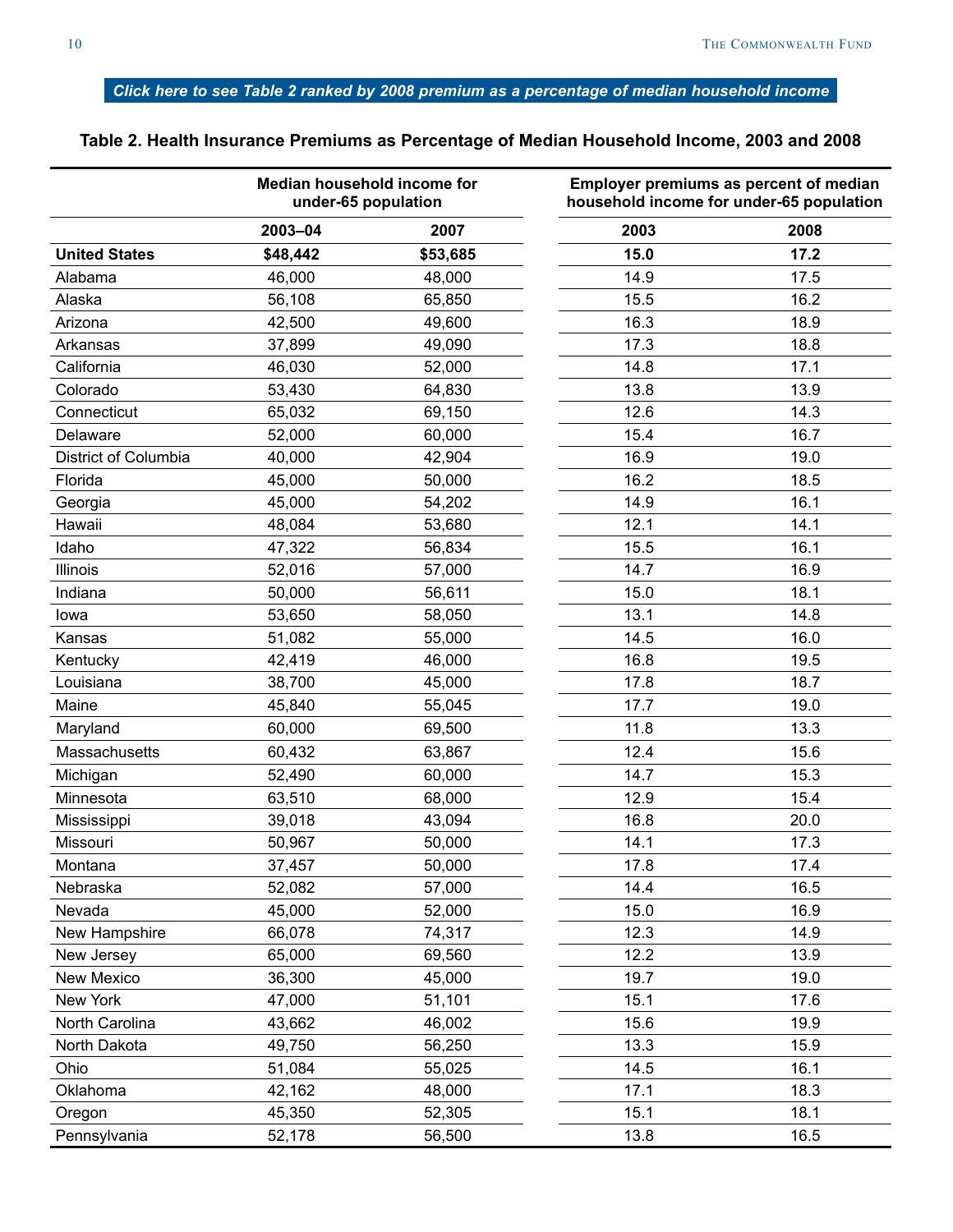|                | Median household income for<br>under-65 population |        |      | Employer premiums as percent of median<br>household income for under-65 population |
|----------------|----------------------------------------------------|--------|------|------------------------------------------------------------------------------------|
|                | 2003-04                                            | 2007   | 2003 | 2008                                                                               |
| Rhode Island   | 52,031                                             | 58,800 | 14.2 | 16.8                                                                               |
| South Carolina | 44,488                                             | 50,000 | 16.2 | 18.6                                                                               |
| South Dakota   | 49,818                                             | 54,922 | 14.6 | 15.8                                                                               |
| Tennessee      | 44,064                                             | 46,000 | 17.4 | 20.3                                                                               |
| Texas          | 40.050                                             | 45,640 | 18.4 | 19.3                                                                               |
| Utah           | 52,033                                             | 60,090 | 14.0 | 16.5                                                                               |
| Vermont        | 52,606                                             | 55,506 | 14.1 | 18.5                                                                               |
| Virginia       | 56,000                                             | 61,000 | 12.9 | 14.7                                                                               |
| Washington     | 54,400                                             | 62,300 | 13.7 | 15.7                                                                               |
| West Virginia  | 38,400                                             | 46,066 | 19.3 | 23.1                                                                               |
| Wisconsin      | 52,760                                             | 62,485 | 14.8 | 17.3                                                                               |
| Wyoming        | 51,560                                             | 59,136 | 16.0 | 17.4                                                                               |

Data: Average premiums for employer-based health insurance plans (weighted by single and family household distribution)—2003 and 2008 Medical Expenditure Panel Survey-Insurance Component; Median household incomes—2004-2005 and 2008 Current Population Surveys.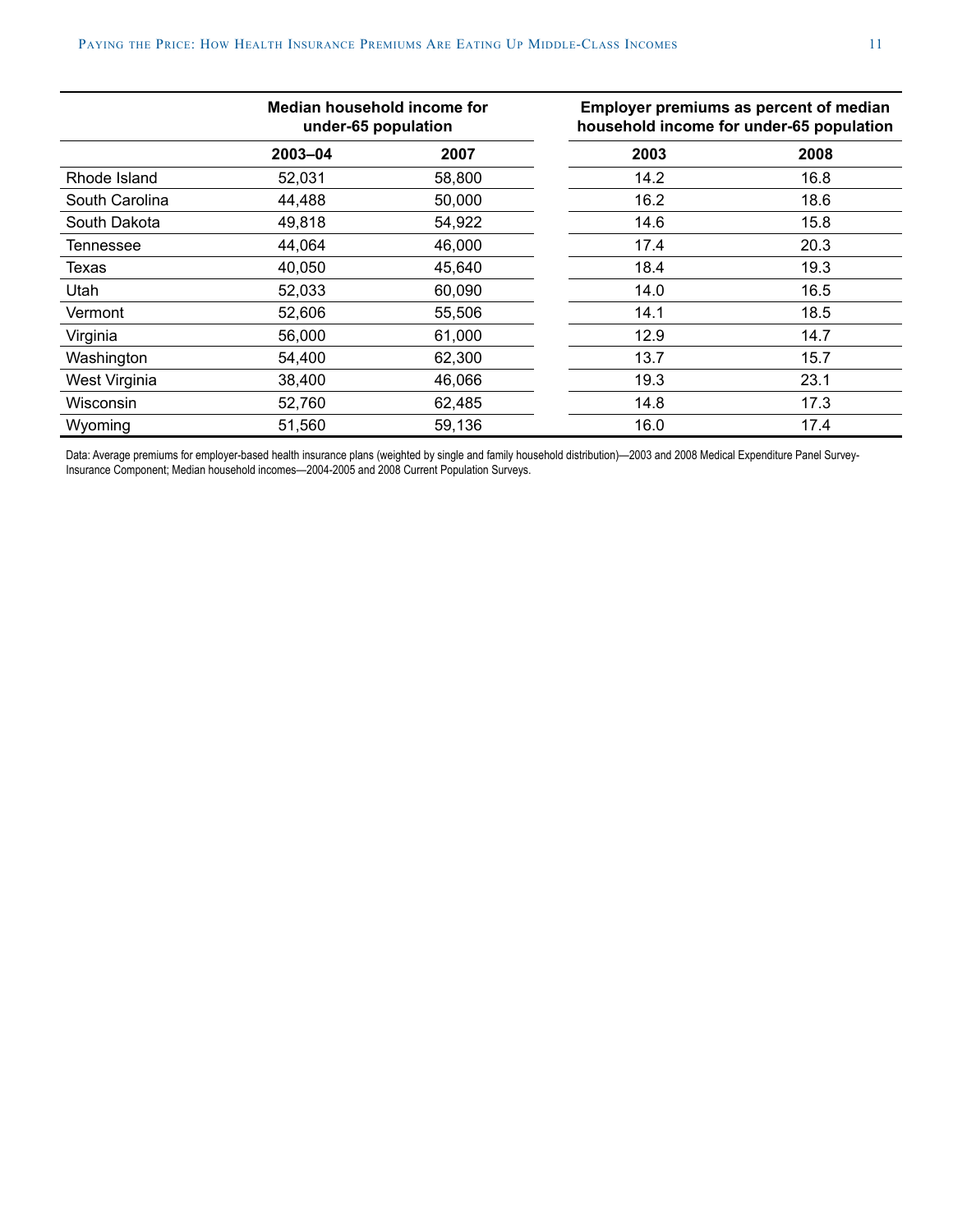<span id="page-11-0"></span>

|                      |         |         | At Current Growth Rate |          |         |         | At 1% Below Current Growth Rate |          |         |         | At 1.5% Below Current Growth Rate |          |
|----------------------|---------|---------|------------------------|----------|---------|---------|---------------------------------|----------|---------|---------|-----------------------------------|----------|
|                      | Single  |         | Fami                   | ≧        | Single  |         | Family                          |          | Single  |         | Family                            |          |
| State                | 2015    | 2020    | 2015                   | 2020     | 2015    | 2020    | 2015                            | 2020     | 2015    | 2020    | 2015                              | 2020     |
| <b>United States</b> | \$6,289 | \$8,519 | \$17,599               | \$23,842 | \$5,882 | \$7,601 | \$16,461                        | \$21,271 | \$5,688 | \$7,176 | \$15,917                          | \$20,083 |
| Alabama              | 5,934   | 8,039   | 15,912                 | 21,556   | 5,551   | 7,173   | 14,883                          | 19,232   | 5,367   | 6,772   | 14,391                            | 18,158   |
| Alaska               | 7,589   | 10,281  | 19,152                 | 25,945   | 7,099   | 9,172   | 17,914                          | 23,147   | 6,864   | 8,660   | 17,321                            | 21,855   |
| Arizona              | 6,042   | 8,185   | 17,590                 | 23,830   | 5,651   | 7,303   | 16,453                          | 21,260   | 5,464   | 6,895   | 15,909                            | 20,073   |
| Arkansas             | 5,625   | 7,620   | 16,056                 | 21,752   | 5,261   | 6,798   | 15,018                          | 19,406   | 5,087   | 6,419   | 14,521                            | 18,323   |
| California           | 6,137   | 8,313   | 17,536                 | 23,756   | 5,740   | 7,417   | 16,403                          | 21,195   | 5,550   | 7,003   | 15,860                            | 20,011   |
| Colorado             | 6,170   | 8,358   | 17,104                 | 23,171   | 5,771   | 7,457   | 15,998                          | 20,672   | 5,580   | 7,040   | 15,469                            | 19,518   |
| Connecticut          | 6,796   | 9,207   | 19,228                 | 26,048   | 6,357   | 8,214   | 17,985                          | 23,239   | 6,147   | 7,755   | 17,390                            | 21,941   |
| Delaware             | 6,786   | 9,193   | 19,156                 | 25,951   | 6,347   | 8,202   | 17,918                          | 23,153   | 6,137   | 7,744   | 17,325                            | 21,860   |
| District of Columbia | 7,011   | 9,498   | 19,215                 | 26,030   | 6,558   | 8,474   | 17,973                          | 23,224   | 6,341   | 8,001   | 17,378                            | 21,927   |
| Florida              | 6,476   | 8,774   | 18,170                 | 24,615   | 6,058   | 7,828   | 16,995                          | 21,961   | 5,857   | 7,391   | 16,433                            | 20,735   |
| Georgia              | 5,964   | 8,080   | 16,685                 | 22,603   | 5,579   | 7,209   | 15,606                          | 20,166   | 5,394   | 6,807   | 15,090                            | 19,040   |
| Hawaii               | 5,493   | 7,441   | 15,805                 | 21,411   | 5,138   | 6,639   | 14,783                          | 19,102   | 4,968   | 6,268   | 14,294                            | 18,035   |
| Idaho                | 5,884   | 7,971   | 15,508                 | 21,009   | 5,504   | 7,112   | 14,506                          | 18,744   | 5,322   | 6,715   | 14,026                            | 17,697   |
| lllinois             | 6,657   | 9,018   | 18,036                 | 24,433   | 6,227   | 8,046   | 16,870                          | 21,798   | 6,021   | 7,597   | 16,311                            | 20,581   |
| Indiana              | 6,445   | 8,731   | 19,325                 | 26,180   | 6,028   | 7,790   | 18,076                          | 23,357   | 5,829   | 7,355   | 17,478                            | 22,052   |
| lowa                 | 5,944   | 8,053   | 15,666                 | 21,223   | 5,560   | 7,185   | 14,653                          | 18,934   | 5,376   | 6,784   | 14,168                            | 17,877   |
| Kansas               | 6,018   | 8,152   | 16,689                 | 22,609   | 5,629   | 7,273   | 15,610                          | 20,171   | 5,442   | 6,867   | 15,094                            | 19,044   |
| Kentucky             | 5,748   | 7,787   | 16,466                 | 22,306   | 5,377   | 6,947   | 15,401                          | 19,901   | 5,199   | 6,559   | 14,892                            | 18,790   |
| Louisiana            | 5,814   | 7,876   | 16,038                 | 21,727   | 5,438   | 7,027   | 15,001                          | 19,384   | 5,258   | 6,635   | 14,505                            | 18,301   |
| Maine                | 7,040   | 9,537   | 18,750                 | 25,400   | 6,585   | 8,509   | 17,538                          | 22,661   | 6,367   | 8,034   | 16,957                            | 21,396   |
| Maryland             | 6,251   | 8,469   | 17,947                 | 24,313   | 5,847   | 7,556   | 16,787                          | 21,691   | 5,654   | 7,134   | 16,231                            | 20,480   |
| Massachusetts        | 6,934   | 9,393   | 19,731                 | 26,730   | 6,486   | 8,380   | 18,456                          | 23,848   | 6,271   | 7,913   | 17,845                            | 22,516   |
| Michigan             | 6,291   | 8,523   | 16,201                 | 21,948   | 5,885   | 7,604   | 15,154                          | 19,581   | 5,690   | 7,180   | 14,652                            | 18,488   |
| Minnesota            | 6,354   | 8,609   | 19,518                 | 26,441   | 5,944   | 7,680   | 18,256                          | 23,590   | 5,747   | 7,252   | 17,652                            | 22,273   |
| Mississippi          | 5,913   | 8,010   | 16,261                 | 22,029   | 5,531   | 7,147   | 15,210                          | 19,654   | 5,348   | 6,748   | 14,707                            | 18,556   |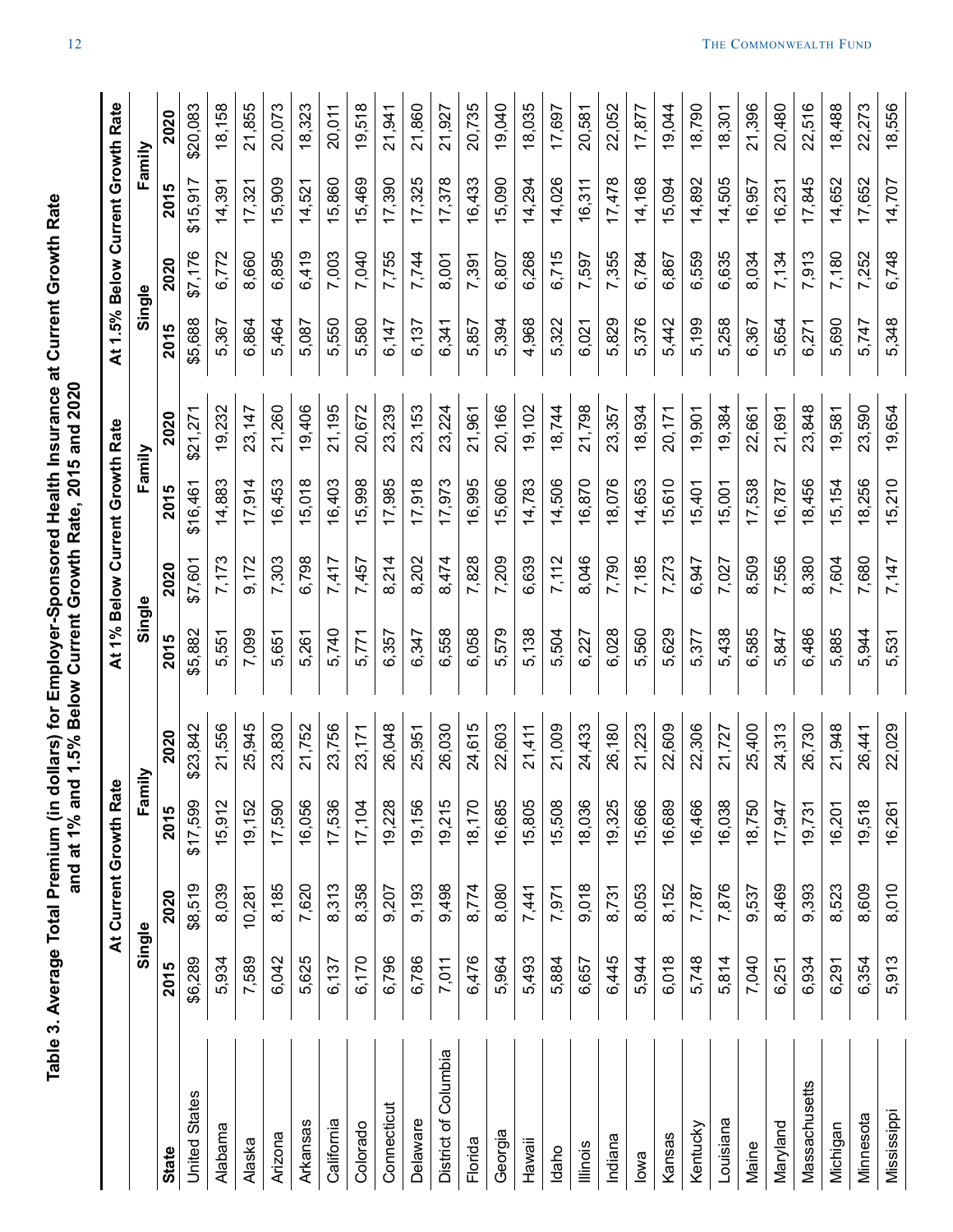|                |        | At Current Growth Rate |        |        |        |       | At 1% Below Current Growth Rate |        |        |       | At 1.5% Below Current Growth Rate |        |
|----------------|--------|------------------------|--------|--------|--------|-------|---------------------------------|--------|--------|-------|-----------------------------------|--------|
|                | Single |                        | Fami   | ≧      | Single |       | Family                          |        | Single |       | Family                            |        |
| State          | 2015   | 2020                   | 2015   | 2020   | 2015   | 2020  | 2015                            | 2020   | 2015   | 2020  | 2015                              | 2020   |
| Missouri       | 5,913  | 8,010                  | 16,539 | 22,405 | 5,531  | 7,147 | 15,470                          | 19,989 | 5,348  | 6,748 | 14,958                            | 18,873 |
| Montana        | 6,244  | 8,459                  | 16,368 | 22,174 | 5,841  | 7,547 | 15,310                          | 19,783 | 5,647  | 7,126 | 14,804                            | 18,679 |
| Nebraska       | 6,297  | 8,531                  | 16,669 | 22,582 | 5,890  | 7,611 | 15,591                          | 20,147 | 5,695  | 7,186 | 15,075                            | 19,022 |
| Nevada         | 5,630  | 7,628                  | 16,438 | 22,269 | 5,267  | 6,805 | 15,376                          | 19,868 | 5,092  | 6,425 | 14,867                            | 18,759 |
| New Hampshire  | 7,523  | 10,192                 | 19,451 | 26,350 | 7,037  | 9,093 | 18,193                          | 23,509 | 6,804  | 8,585 | 17,591                            | 22,196 |
| New Jersey     | 6,879  | 9,319                  | 18,302 | 24,794 | 6,435  | 8,315 | 17,119                          | 22,120 | 6,222  | 7,850 | 16,552                            | 20,885 |
| New Mexico     | 5,841  | 7,913                  | 17,274 | 23,402 | 5,464  | 7,060 | 16,158                          | 20,878 | 5,283  | 6,666 | 15,623                            | 19,712 |
| New York       | 6,650  | 9,009                  | 18,352 | 24,861 | 6,220  | 8,037 | 17,165                          | 22,181 | 6,014  | 7,589 | 16,597                            | 20,942 |
| North Carolina | 6,395  | 8,663                  | 17,613 | 23,861 | 5,981  | 7,729 | 16,475                          | 21,288 | 5,783  | 7,297 | 15,930                            | 20,099 |
| North Dakota   | 5,491  | 7,439                  | 15,996 | 21,670 | 5,136  | 6,637 | 14,962                          | 19,334 | 4,967  | 6,267 | 14,467                            | 18,254 |
| Ohio           | 5,863  | 7,942                  | 16,350 | 22,149 | 5,484  | 7,086 | 15,293                          | 19,761 | 5,302  | 6,690 | 14,787                            | 18,657 |
| Oklahoma       | 5,838  | 7,909                  | 15,817 | 21,428 | 5,461  | 7,057 | 14,795                          | 19,117 | 5,280  | 6,663 | 14,305                            | 18,050 |
| Oregon         | 6,286  | 8,515                  | 18,010 | 24,398 | 5,879  | 7,597 | 16,846                          | 21,767 | 5,685  | 7,173 | 16,288                            | 20,552 |
| Pennsylvania   | 6,451  | 8,739                  | 17,658 | 23,921 | 6,034  | 7,796 | 16,516                          | 21,342 | 5,834  | 7,361 | 15,970                            | 20,150 |
| Rhode Island   | 7,068  | 9,576                  | 19,123 | 25,906 | 6,612  | 8,543 | 17,887                          | 23,113 | 6,393  | 8,066 | 17,295                            | 21,822 |
| South Carolina | 6,419  | 8,696                  | 17,270 | 23,396 | 6,004  | 7,758 | 16,154                          | 20,873 | 5,806  | 7,325 | 15,619                            | 19,707 |
| South Dakota   | 6,069  | 8,222                  | 16,288 | 22,066 | 5,677  | 7,336 | 15,235                          | 19,686 | 5,489  | 6,926 | 14,731                            | 18,587 |
| Tennessee      | 6,131  | 8,305                  | 17,605 | 23,849 | 5,735  | 7,410 | 16,467                          | 21,278 | 5,545  | 6,996 | 15,922                            | 20,090 |
| Texas          | 6,029  | 8,168                  | 17,125 | 23,200 | 5,639  | 7,287 | 16,018                          | 20,698 | 5,453  | 6,880 | 15,488                            | 19,542 |
| Jtah           | 6,018  | 8,152                  | 16,862 | 22,843 | 5,629  | 7,273 | 15,772                          | 20,380 | 5,442  | 6,867 | 15,250                            | 19,242 |
| Vermont        | 7,025  | 9,518                  | 18,734 | 25,379 | 6,571  | 8,491 | 17,523                          | 22,642 | 6,354  | 8,017 | 16,943                            | 21,378 |
| Virginia       | 6,025  | 8,162                  | 17,080 | 23,138 | 5,635  | 7,282 | 15,976                          | 20,643 | 5,449  | 6,875 | 15,447                            | 19,490 |
| Washington     | 6,314  | 8,554                  | 18,655 | 25,272 | 5,906  | 7,632 | 17,449                          | 22,547 | 5,711  | 7,206 | 16,872                            | 21,288 |
| West Virginia  | 7,014  | 9,502                  | 18,442 | 24,984 | 6,561  | 8,478 | 17,250                          | 22,290 | 6,344  | 8,004 | 16,679                            | 21,045 |
| Wisconsin      | 6,849  | 9,279                  | 18,541 | 25,117 | 6,407  | 8,278 | 17,342                          | 22,409 | 6,195  | 7,816 | 16,768                            | 21,158 |
| Wyoming        | 6,627  | 8,978                  | 18,223 | 24,687 | 6,199  | 8,010 | 17,045                          | 22,025 | 5,994  | 7,562 | 16,481                            | 20,795 |
|                |        |                        |        |        |        |       |                                 |        |        |       |                                   |        |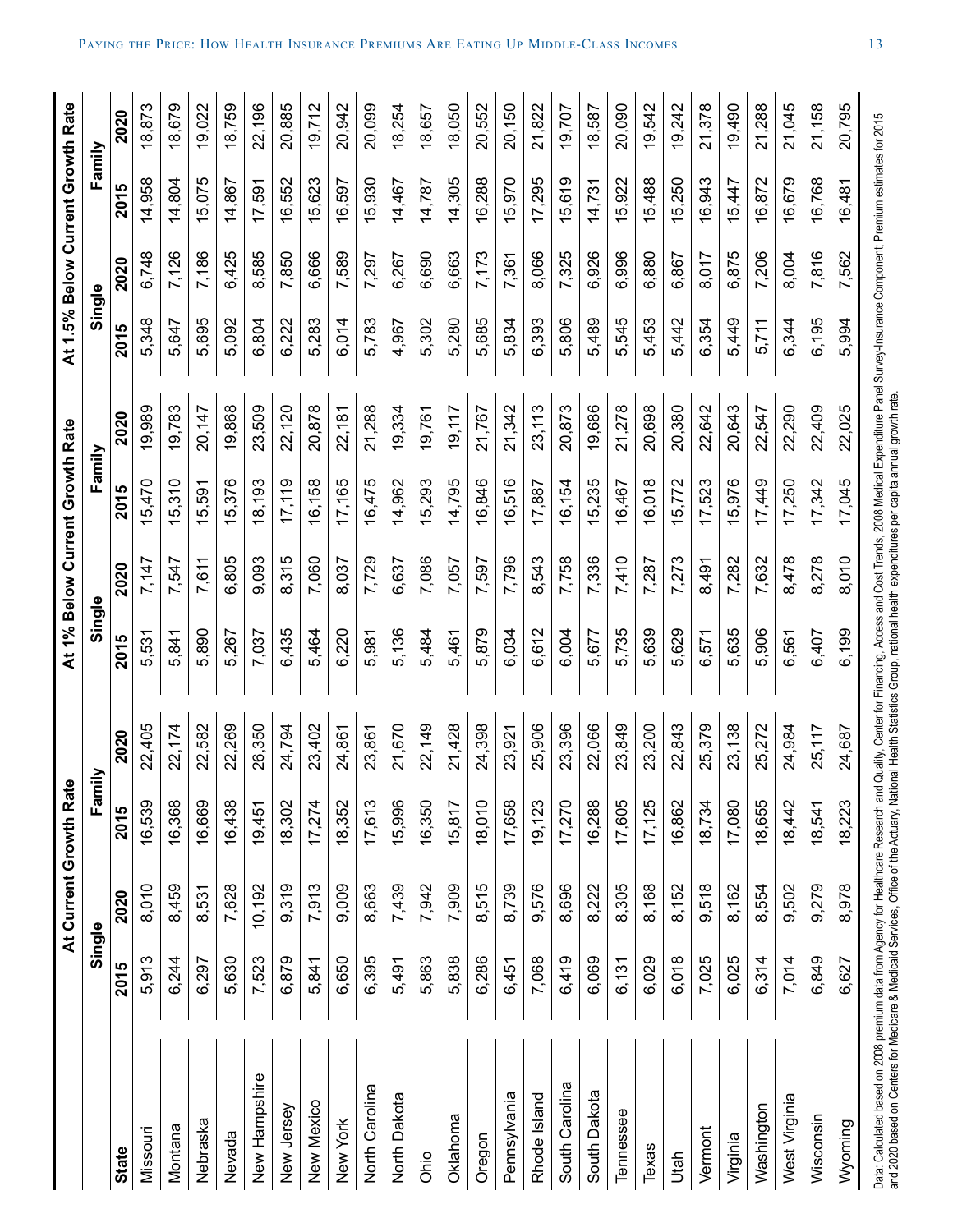<span id="page-13-0"></span>

|                      |       | <b>Amount Saved Annually</b><br>with 1% Savings |       | <b>Amount Saved Annually</b><br>with 1.5% Savings |
|----------------------|-------|-------------------------------------------------|-------|---------------------------------------------------|
| <b>State</b>         | 2015  | 2020                                            | 2015  | 2020                                              |
| <b>United States</b> | \$406 | \$919                                           | \$601 | \$1,343                                           |
| Alabama              | 384   | 867                                             | 567   | 1,267                                             |
| Alaska               | 490   | 1,108                                           | 725   | 1,621                                             |
| Arizona              | 390   | 882                                             | 577   | 1,290                                             |
| Arkansas             | 363   | 822                                             | 538   | 1,201                                             |
| California           | 397   | 896                                             | 586   | 1,310                                             |
| Colorado             | 399   | 901                                             | 590   | 1,317                                             |
| Connecticut          | 439   | 993                                             | 649   | 1,451                                             |
| Delaware             | 439   | 991                                             | 649   | 1,449                                             |
| District of Columbia | 453   | 1,024                                           | 670   | 1,497                                             |
| Florida              | 419   | 946                                             | 619   | 1,383                                             |
| Georgia              | 385   | 871                                             | 570   | 1,274                                             |
| Hawaii               | 355   | 802                                             | 525   | 1,173                                             |
| Idaho                | 380   | 859                                             | 562   | 1,257                                             |
| Illinois             | 430   | 972                                             | 636   | 1,422                                             |
| Indiana              | 416   | 941                                             | 616   | 1,376                                             |
| lowa                 | 384   | 868                                             | 568   | 1,269                                             |
| Kansas               | 389   | 879                                             | 575   | 1,285                                             |
| Kentucky             | 371   | 840                                             | 549   | 1,227                                             |
| Louisiana            | 376   | 849                                             | 556   | 1,242                                             |
| Maine                | 455   | 1,028                                           | 673   | 1,503                                             |
| Maryland             | 404   | 913                                             | 597   | 1,335                                             |
| Massachusetts        | 448   | 1,013                                           | 663   | 1,481                                             |
| Michigan             | 407   | 919                                             | 601   | 1,343                                             |
| Minnesota            | 411   | 928                                             | 607   | 1,357                                             |
| Mississippi          | 382   | 864                                             | 565   | 1,263                                             |
| Missouri             | 382   | 864                                             | 565   | 1,263                                             |
| Montana              | 404   | 912                                             | 597   | 1,333                                             |
| Nebraska             | 407   | 920                                             | 602   | 1,345                                             |
| Nevada               | 364   | 822                                             | 538   | 1,202                                             |
| New Hampshire        | 486   | 1,099                                           | 719   | 1,606                                             |
| New Jersey           | 445   | 1,005                                           | 657   | 1,469                                             |
| New Mexico           | 377   | 853                                             | 558   | 1,247                                             |
| New York             | 430   | 971                                             | 636   | 1,420                                             |
| North Carolina       | 413   | 934                                             | 611   | 1,366                                             |
| North Dakota         | 355   | 802                                             | 525   | 1,173                                             |
| Ohio                 | 379   | 856                                             | 560   | 1,252                                             |
| Oklahoma             | 377   | 853                                             | 558   | 1,247                                             |
| Oregon               | 406   | 918                                             | 601   | 1,342                                             |
| Pennsylvania         | 417   | 942                                             | 616   | 1,377                                             |

### **Table 4. Annual Amount Saved on Single Premiums, at 1% and 1.5% Below Current Growth Rate, 2015 and 2020**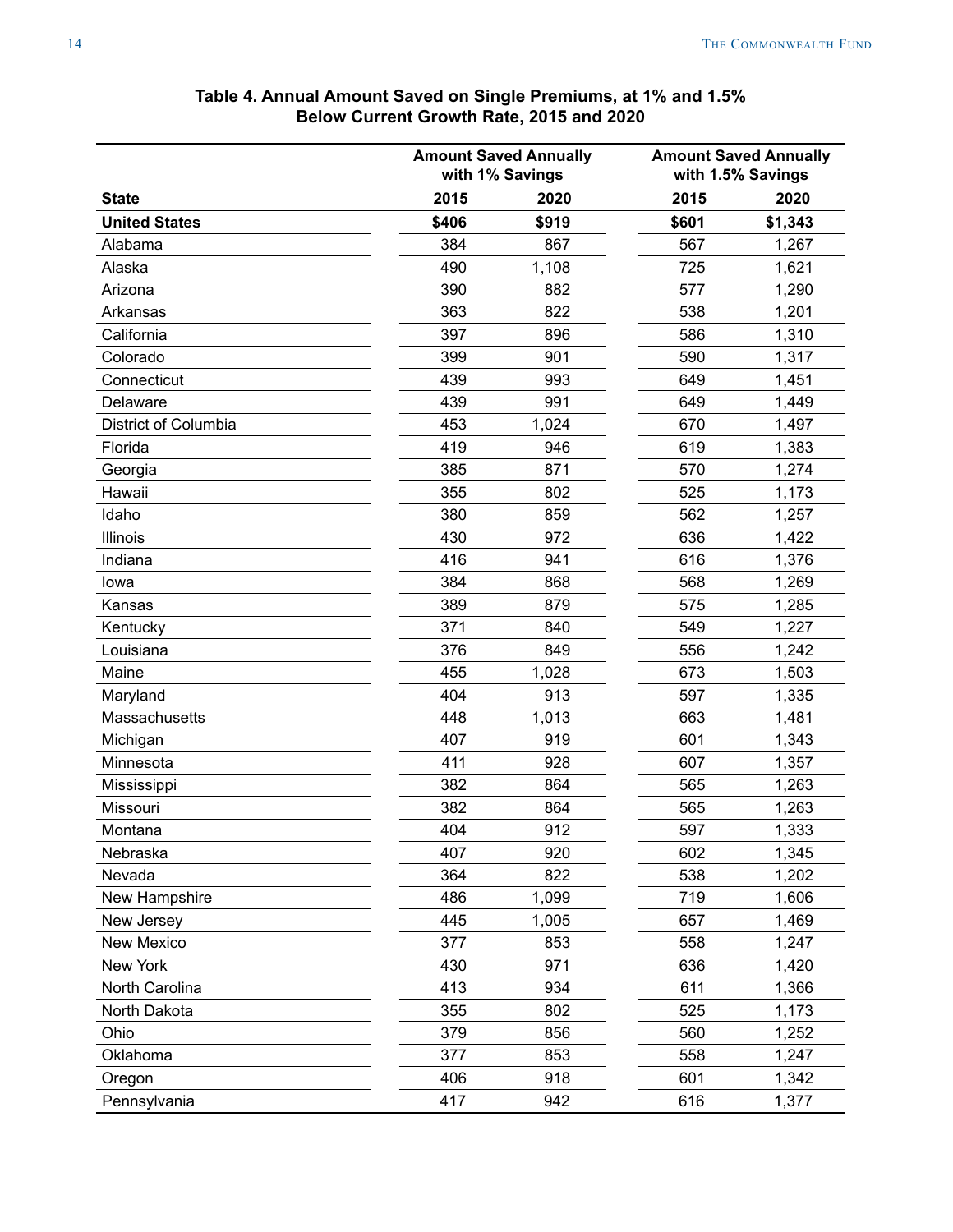|                |      | <b>Amount Saved Annually</b><br>with 1% Savings |      | <b>Amount Saved Annually</b><br>with 1.5% Savings |
|----------------|------|-------------------------------------------------|------|---------------------------------------------------|
| <b>State</b>   | 2015 | 2020                                            | 2015 | 2020                                              |
| Rhode Island   | 457  | 1,032                                           | 676  | 1,509                                             |
| South Carolina | 415  | 938                                             | 613  | 1,371                                             |
| South Dakota   | 392  | 886                                             | 580  | 1,296                                             |
| Tennessee      | 396  | 895                                             | 586  | 1,309                                             |
| <b>Texas</b>   | 390  | 881                                             | 576  | 1,287                                             |
| Utah           | 389  | 879                                             | 575  | 1,285                                             |
| Vermont        | 454  | 1,026                                           | 671  | 1,500                                             |
| Virginia       | 389  | 880                                             | 576  | 1,287                                             |
| Washington     | 408  | 922                                             | 603  | 1,348                                             |
| West Virginia  | 453  | 1,024                                           | 670  | 1,498                                             |
| Wisconsin      | 443  | 1,000                                           | 655  | 1,463                                             |
| Wyoming        | 428  | 968                                             | 633  | 1,415                                             |

Data: Calculated based on 2008 premium data from Agency for Healthcare Research and Quality, Center for Financing, Access and Cost Trends, 2008 Medical Expenditure Panel Survey-Insurance Component; Premium estimates for 2015 and 2020 based on Centers for Medicare & Medicaid Services, Office of the Actuary, National Health Statistics Group, national health expenditures per capita annual growth rate.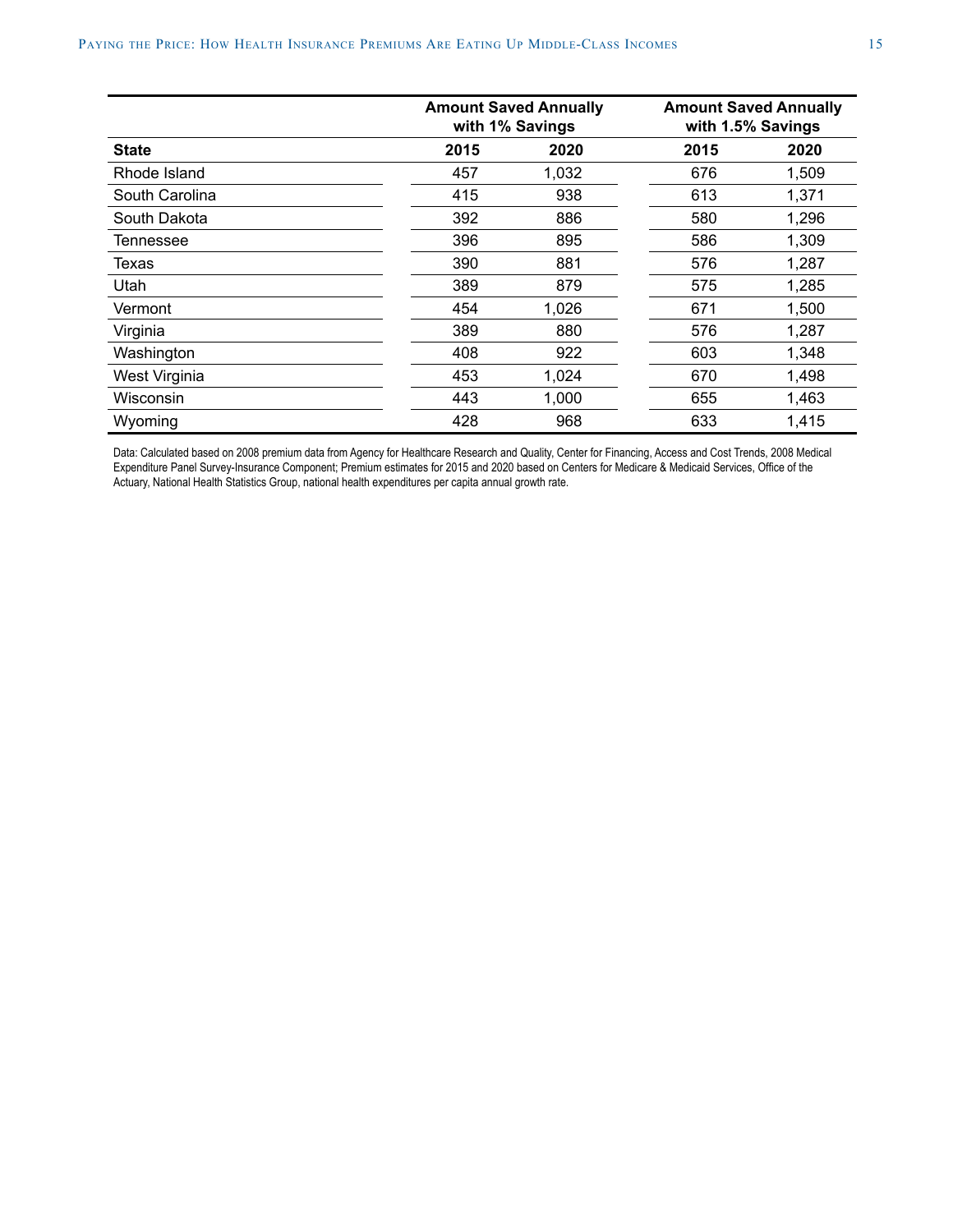<span id="page-15-0"></span>

|                      | <b>UGHEIR OF OWEN Rate, 2010 and 2020</b> |                                                 |         |                                                   |
|----------------------|-------------------------------------------|-------------------------------------------------|---------|---------------------------------------------------|
|                      |                                           | <b>Amount Saved Annually</b><br>with 1% Savings |         | <b>Amount Saved Annually</b><br>with 1.5% Savings |
| <b>State</b>         | 2015                                      | 2020                                            | 2015    | 2020                                              |
| <b>United States</b> | \$1,138                                   | \$2,571                                         | \$1,682 | \$3,759                                           |
| Alabama              | 1,029                                     | 2,324                                           | 1,521   | 3,398                                             |
| Alaska               | 1,238                                     | 2,798                                           | 1,831   | 4,090                                             |
| Arizona              | 1,137                                     | 2,570                                           | 1,682   | 3,757                                             |
| Arkansas             | 1,038                                     | 2,346                                           | 1,535   | 3,429                                             |
| California           | 1,134                                     | 2,562                                           | 1,676   | 3,745                                             |
| Colorado             | 1,106                                     | 2,499                                           | 1,635   | 3,653                                             |
| Connecticut          | 1,243                                     | 2,809                                           | 1,838   | 4,107                                             |
| Delaware             | 1,238                                     | 2,798                                           | 1,831   | 4,091                                             |
| District of Columbia | 1,242                                     | 2,807                                           | 1,837   | 4,104                                             |
| Florida              | 1,175                                     | 2,654                                           | 1,737   | 3,881                                             |
| Georgia              | 1,079                                     | 2,437                                           | 1,595   | 3,563                                             |
| Hawaii               | 1,022                                     | 2,309                                           | 1,511   | 3,375                                             |
| Idaho                | 1,002                                     | 2,265                                           | 1,483   | 3,312                                             |
| Illinois             | 1,166                                     | 2,635                                           | 1,724   | 3,852                                             |
| Indiana              | 1,249                                     | 2,823                                           | 1,847   | 4,127                                             |
| lowa                 | 1,013                                     | 2,288                                           | 1,498   | 3,346                                             |
| Kansas               | 1,079                                     | 2,438                                           | 1,595   | 3,564                                             |
| Kentucky             | 1,064                                     | 2,405                                           | 1,574   | 3,517                                             |
| Louisiana            | 1,037                                     | 2,343                                           | 1,533   | 3,425                                             |
| Maine                | 1,212                                     | 2,739                                           | 1,792   | 4,004                                             |
| Maryland             | 1,160                                     | 2,622                                           | 1,716   | 3,833                                             |
| Massachusetts        | 1,275                                     | 2,882                                           | 1,886   | 4,214                                             |
| Michigan             | 1,047                                     | 2,367                                           | 1,549   | 3,460                                             |
| Minnesota            | 1,262                                     | 2,851                                           | 1,866   | 4,169                                             |
| Mississippi          | 1,051                                     | 2,375                                           | 1,554   | 3,473                                             |
| Missouri             | 1,069                                     | 2,416                                           | 1,581   | 3,532                                             |
| Montana              | 1,058                                     | 2,391                                           | 1,565   | 3,496                                             |
| Nebraska             | 1,077                                     | 2,435                                           | 1,593   | 3,560                                             |
| Nevada               | 1,063                                     | 2,401                                           | 1,571   | 3,511                                             |
| New Hampshire        | 1,257                                     | 2,841                                           | 1,859   | 4,154                                             |
| New Jersey           | 1,183                                     | 2,674                                           | 1,750   | 3,909                                             |
| New Mexico           | 1,117                                     | 2,523                                           | 1,651   | 3,689                                             |
| New York             | 1,186                                     | 2,681                                           | 1,754   | 3,919                                             |
| North Carolina       | 1,139                                     | 2,573                                           | 1,684   | 3,762                                             |
| North Dakota         | 1,034                                     | 2,337                                           | 1,529   | 3,416                                             |
| Ohio                 | 1,057                                     | 2,388                                           | 1,563   | 3,492                                             |
| Oklahoma             | 1,022                                     | 2,311                                           | 1,512   | 3,378                                             |
| Oregon               | 1,164                                     | 2,631                                           | 1,722   | 3,846                                             |

### **Table 5. Annual Amount Saved on Family Premiums, at 1% and 1.5% Below Current Growth Rate, 2015 and 2020**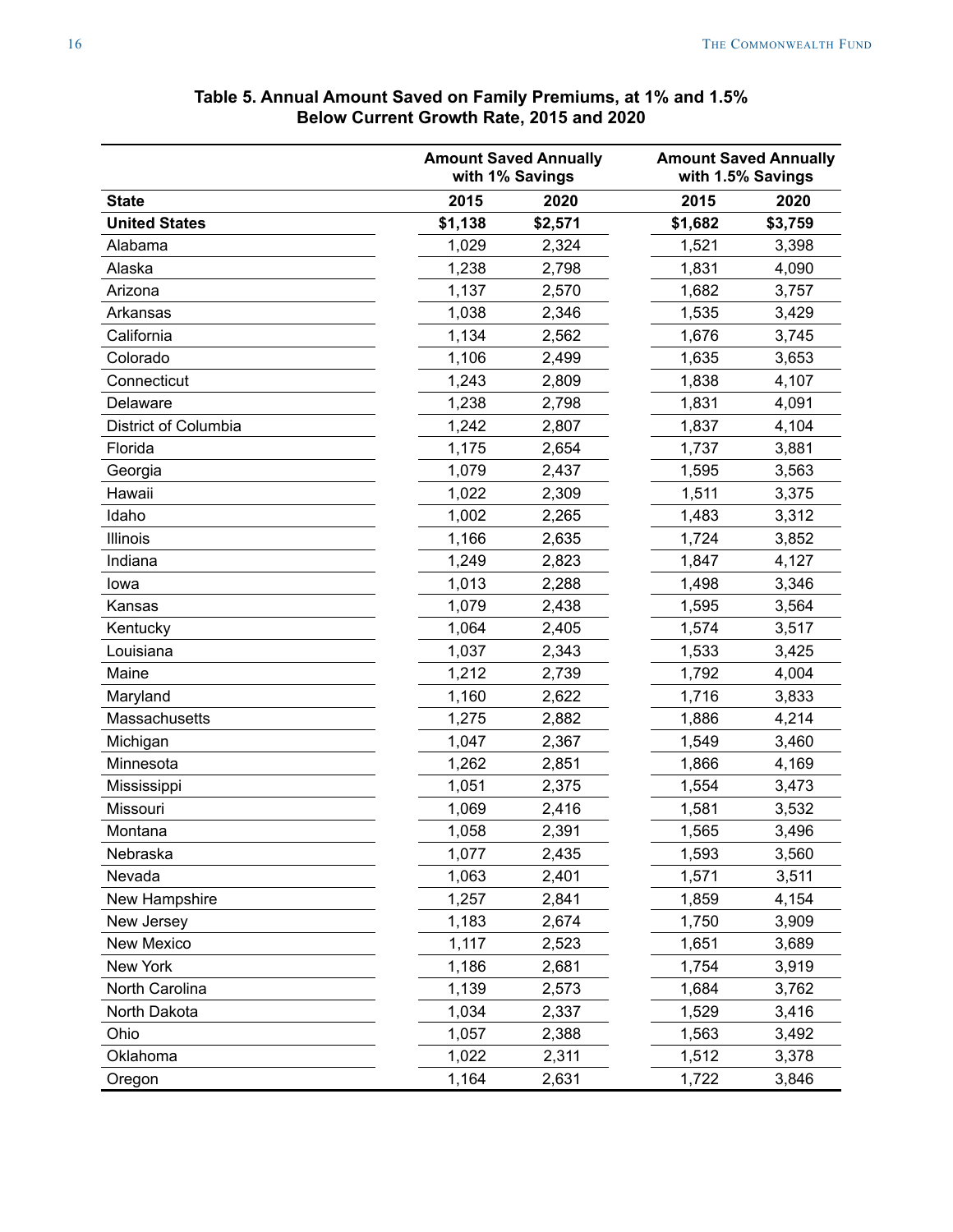|                |       | <b>Amount Saved Annually</b><br>with 1% Savings | <b>Amount Saved Annually</b><br>with 1.5% Savings |       |
|----------------|-------|-------------------------------------------------|---------------------------------------------------|-------|
| <b>State</b>   | 2015  | 2020                                            | 2015                                              | 2020  |
| Pennsylvania   | 1,141 | 2,579                                           | 1,688                                             | 3,771 |
| Rhode Island   | 1,236 | 2,794                                           | 1,828                                             | 4,084 |
| South Carolina | 1,116 | 2,523                                           | 1,651                                             | 3,688 |
| South Dakota   | 1,053 | 2,379                                           | 1,557                                             | 3,479 |
| Tennessee      | 1,138 | 2,572                                           | 1,683                                             | 3,760 |
| Texas          | 1,107 | 2,502                                           | 1,637                                             | 3,658 |
| Utah           | 1,090 | 2,463                                           | 1,612                                             | 3,601 |
| Vermont        | 1,211 | 2,737                                           | 1,791                                             | 4,001 |
| Virginia       | 1,104 | 2,495                                           | 1,633                                             | 3,648 |
| Washington     | 1,206 | 2,725                                           | 1,783                                             | 3,984 |
| West Virginia  | 1,192 | 2,694                                           | 1,763                                             | 3,939 |
| Wisconsin      | 1,198 | 2,708                                           | 1,772                                             | 3,960 |
| Wyoming        | 1,178 | 2,662                                           | 1,742                                             | 3,892 |

Data: Calculated based on 2008 premium data from Agency for Healthcare Research and Quality, Center for Financing, Access and Cost Trends, 2008 Medical Expenditure Panel Survey-Insurance Component; Premium estimates for 2015 and 2020 based on Centers for Medicare & Medicaid Services, Office of the Actuary, National Health Statistics Group, national health expenditures per capita annual growth rate.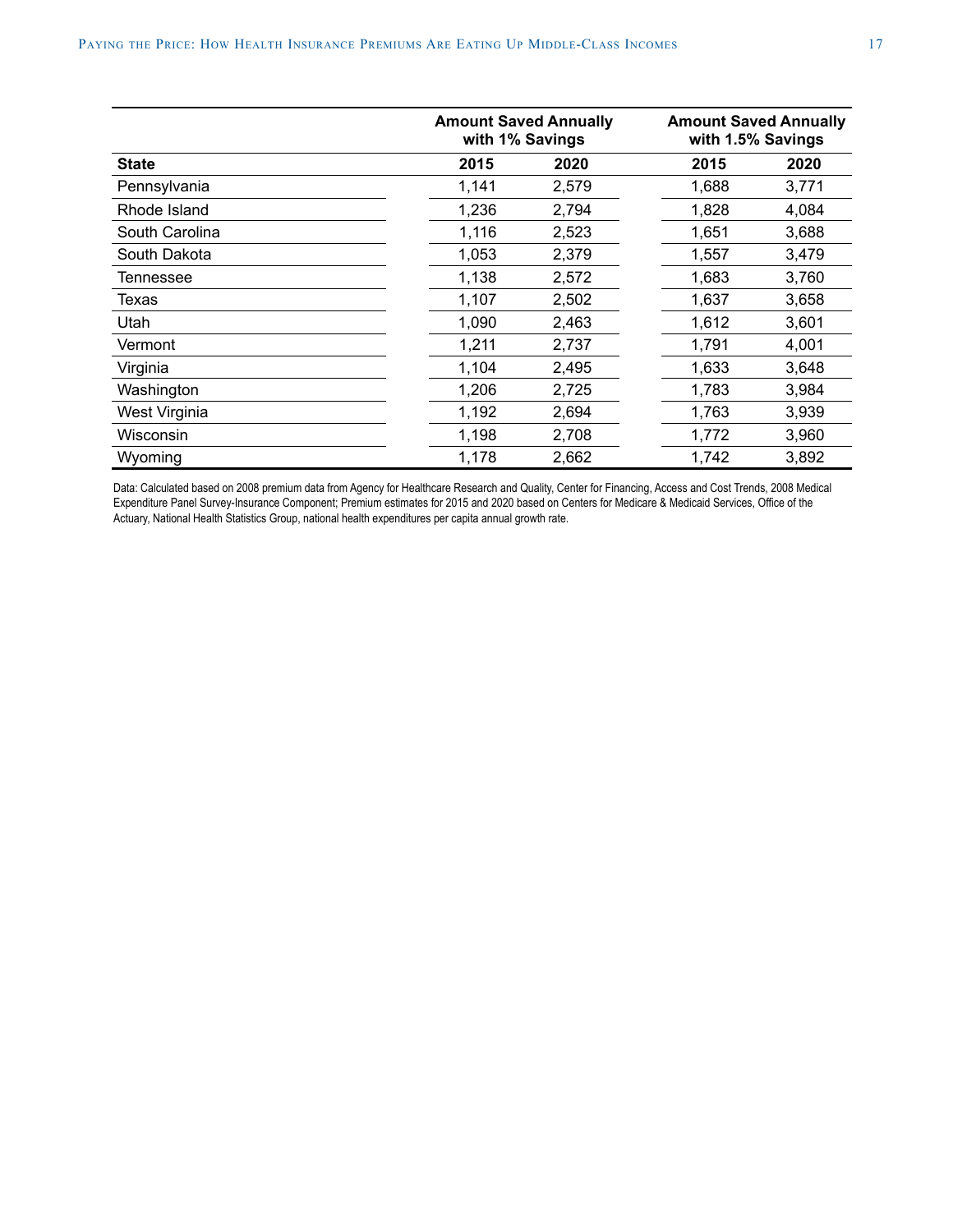### **METHODOLOGY**

Data for single and family premiums for 2003 and 2008 by state are from the Medical Expenditure Panel Survey–Insurance Component, which is reported by private and public sector employers and is representative by state. State median incomes for 2003–04 and 2007 are from the Current Population Survey. We estimated average premiums from 2008 to 2020 for each state, applying the same rate to all states. To estimate premiums by 2010, we used the average growth rate for single and family insurance premiums over the 2006–08 period from the Kaiser/HRET Survey of Employer-Sponsored Health Benefits and applied this average rate to inflate to 2009 and 2010. We estimated potential premiums from 2011 through 2020 using the average annual growth rate in the Centers for Medicare and Medicaid Services' estimates of growth in national health expenditures per capita. We then estimated potential savings with slower growth by projected annual growth rates minus 1 percentage point and minus 1.5 percentage points for each year through 2020.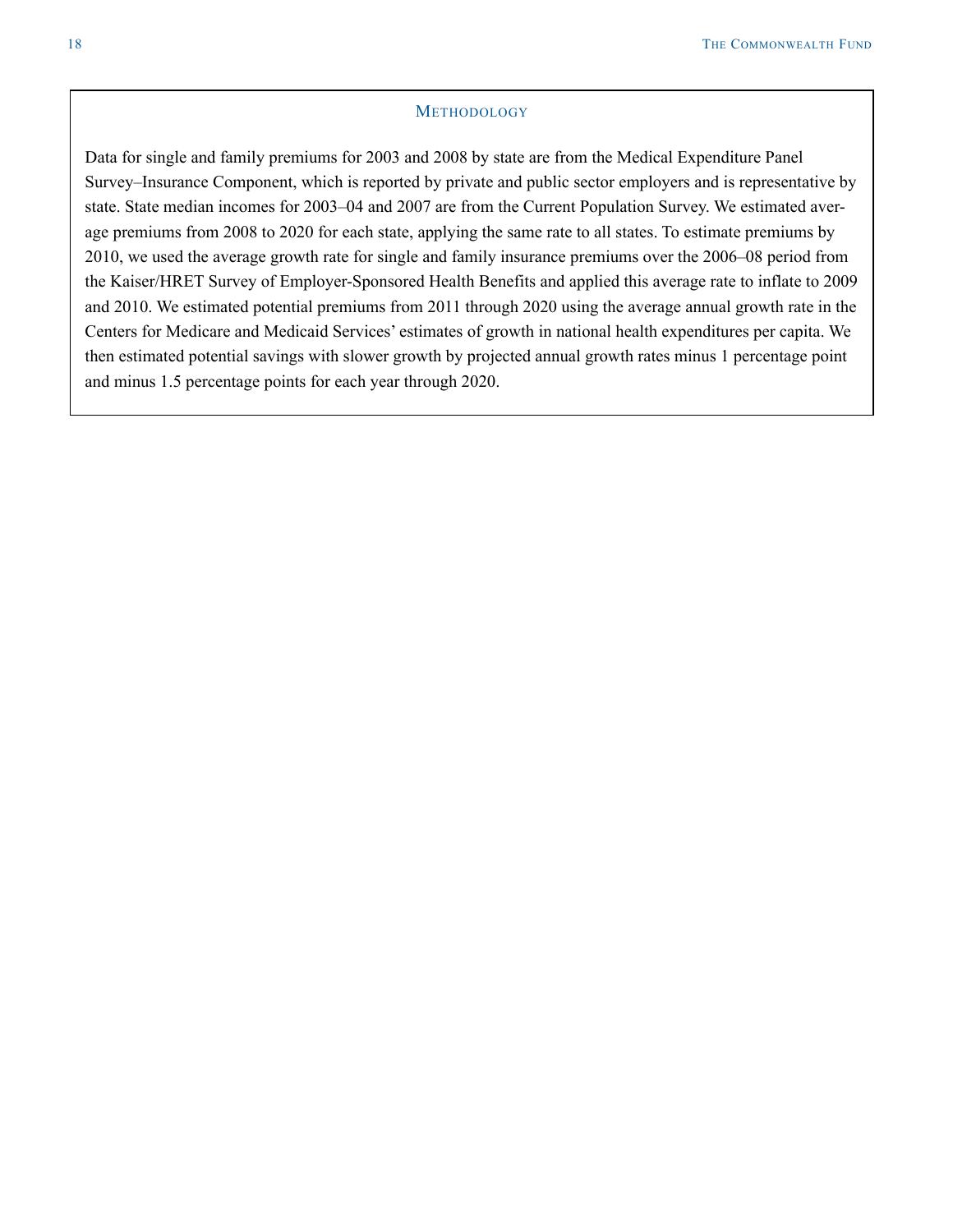### ABOUT THE AUTHORS

Cathy Schoen, M.S., is senior vice president for research and evaluation at The Commonwealth Fund and research director for The Commonwealth Fund Commission on a High Performance Health System, overseeing the Commission's Scorecard project and surveys. From 1998 through 2005, she directed the Fund's Task Force on the Future of Health Insurance. She has authored numerous publications on policy issues, insurance, and health system performance (national and international), and coauthored the book *Health and the War on Poverty.* She has also served on many federal and state advisory and Institute of Medicine committees. Ms. Schoen holds an undergraduate degree in economics from Smith College and a graduate degree in economics from Boston College. She can be e-mailed at  $cs@cmwf.org$ .

Jennifer L. Nicholson, M.P.H., is associate program officer for the Affordable Health Insurance program at The Commonwealth Fund, where she is responsible for project development and grants management, and is also involved in researching emerging policy issues regarding the extent and quality of health insurance coverage and access to care in the United States, researching and writing reports and articles, and survey development and analysis. She holds a B.S. in public health from the University of North Carolina at Chapel Hill and an M.P.H. in epidemiology from Columbia University's Mailman School of Public Health.

Sheila D. Rustgi is program associate for the Affordable Health Insurance program at The Commonwealth Fund. She is a graduate of Yale University with a B.A. in economics. While in school, she volunteered in several local and international health care organizations, including Yale New Haven Hospital and a Unite for Sight eye clinic. Prior to joining the Fund, she worked as an analyst at a management consulting firm.

### **ACKNOWLEDGMENTS**

The authors thank Sabrina How for initial analysis of premiums compared with median incomes and Bisundev Mahato and Nicholas Tilipman of Columbia University for providing median income data by state based on analysis of CPS data.

*Editorial support was provided by Christopher Hollander.*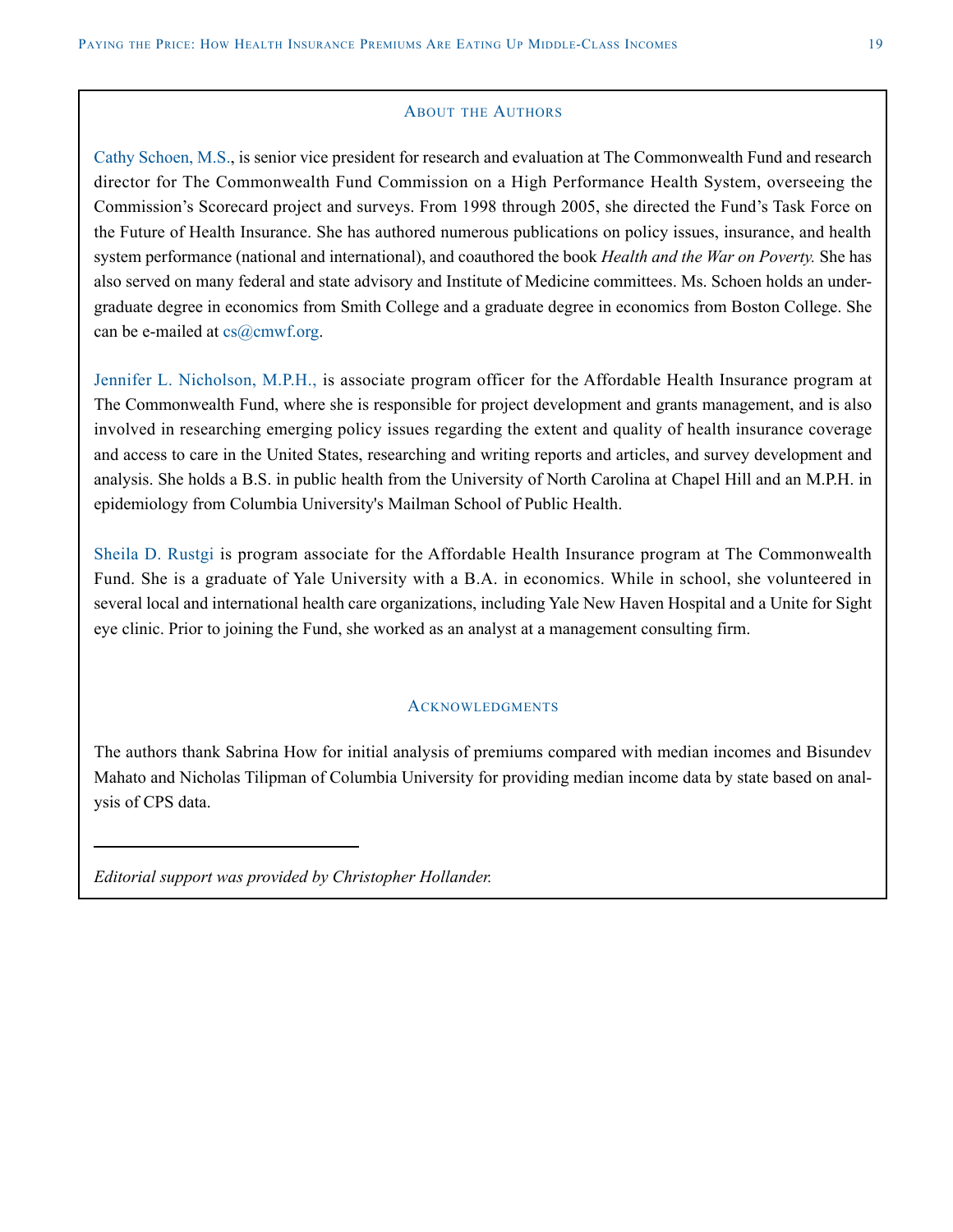# <span id="page-19-0"></span>**Table 1. Single and Family Average Health Insurance Premiums, by State, 2003 and 2008,**  *Ranked by 2008 Family Premium*

|                      | 2003<br>2008  |               |               | <b>Percent Increase:</b><br>2003-08 |               |               |
|----------------------|---------------|---------------|---------------|-------------------------------------|---------------|---------------|
|                      | <b>Single</b> | <b>Family</b> | <b>Single</b> | <b>Family</b>                       | <b>Single</b> | <b>Family</b> |
| <b>United States</b> | 3,481         | 9,249         | 4,386         | 12,298                              | 26%           | 33%           |
| Massachusetts        | 3,496         | 9,867         | 4,836         | 13,788                              | 38%           | 40%           |
| Minnesota            | 3,679         | 10,066        | 4,432         | 13,639                              | 20%           | 35%           |
| New Hampshire        | 3,563         | 9,776         | 5,247         | 13,592                              | 47%           | 39%           |
| Indiana              | 3,493         | 9,315         | 4,495         | 13,504                              | 29%           | 45%           |
| Connecticut          | 3,676         | 10,119        | 4,740         | 13,436                              | 29%           | 33%           |
| District of Columbia | 3,740         | 10,748        | 4,890         | 13,427                              | 31%           | 25%           |
| Delaware             | 3,854         | 10,499        | 4,733         | 13,386                              | 23%           | 27%           |
| Alaska               | 4,011         | 10,564        | 5,293         | 13,383                              | 32%           | 27%           |
| Rhode Island         | 3,725         | 9,460         | 4,930         | 13,363                              | 32%           | 41%           |
| Maine                | 3,852         | 10,308        | 4,910         | 13,102                              | 27%           | 27%           |
| Vermont              | 3,596         | 9,483         | 4,900         | 13,091                              | 36%           | 38%           |
| Washington           | 3,520         | 9,212         | 4,404         | 13,036                              | 25%           | 42%           |
| Wisconsin            | 3,749         | 9,562         | 4,777         | 12,956                              | 27%           | 35%           |
| West Virginia        | 3,809         | 9,164         | 4,892         | 12,887                              | 28%           | 41%           |
| New York             | 3,592         | 9,439         | 4,638         | 12,824                              | 29%           | 36%           |
| New Jersey           | 3,814         | 10,168        | 4,798         | 12,789                              | 26%           | 26%           |
| Wyoming              | 3,706         | 9,612         | 4,622         | 12,734                              | 25%           | 32%           |
| Florida              | 3,592         | 9,331         | 4,517         | 12,697                              | 26%           | 36%           |
| <b>Illinois</b>      | 3,692         | 9,693         | 4,643         | 12,603                              | 26%           | 30%           |
| Oregon               | 3,362         | 8,861         | 4,384         | 12,585                              | 30%           | 42%           |
| Maryland             | 3,427         | 9,217         | 4,360         | 12,541                              | 27%           | 36%           |
| Pennsylvania         | 3,449         | 9,133         | 4,499         | 12,339                              | 30%           | 35%           |
| North Carolina       | 3,411         | 8,463         | 4,460         | 12,308                              | 31%           | 45%           |
| Tennessee            | 3,597         | 9,261         | 4,276         | 12,302                              | 19%           | 33%           |
| Arizona              | 3,209         | 8,972         | 4,214         | 12,292                              | 31%           | 37%           |
| California           | 3,293         | 9,091         | 4,280         | 12,254                              | 30%           | 35%           |
| New Mexico           | 3,361         | 9,299         | 4,074         | 12,071                              | 21%           | 30%           |
| South Carolina       | 3,371         | 8,918         | 4,477         | 12,068                              | 33%           | 35%           |
| Texas                | 3,400         | 9,575         | 4,205         | 11,967                              | 24%           | 25%           |
| Colorado             | 3,645         | 9,522         | 4,303         | 11,952                              | 18%           | 26%           |
| Virginia             | 3,322         | 9,176         | 4,202         | 11,935                              | 26%           | 30%           |
| Utah                 | 3,352         | 8,349         | 4,197         | 11,783                              | 25%           | 41%           |
| Kansas               | 3,401         | 8,907         | 4,197         | 11,662                              | 23%           | 31%           |
| Georgia              | 3,624         | 8,641         | 4,160         | 11,659                              | 15%           | 35%           |
| Nebraska             | 3,506         | 9,139         | 4,392         | 11,648                              | 25%           | 27%           |
| Missouri             | 3,305         | 8,984         | 4,124         | 11,557                              | 25%           | 29%           |
| Kentucky             | 3,437         | 9,118         | 4,009         | 11,506                              | 17%           | 26%           |
| Nevada               | 3,578         | 8,831         | 3,927         | 11,487                              | 10%           | 30%           |
| Montana              | 3,506         | 8,542         | 4,355         | 11,438                              | 24%           | 34%           |
| Ohio                 | 3,416         | 9,136         | 4,089         | 11,425                              | 20%           | 25%           |
| South Dakota         | 3,361         | 8,499         | 4,233         | 11,382                              | 26%           | 34%           |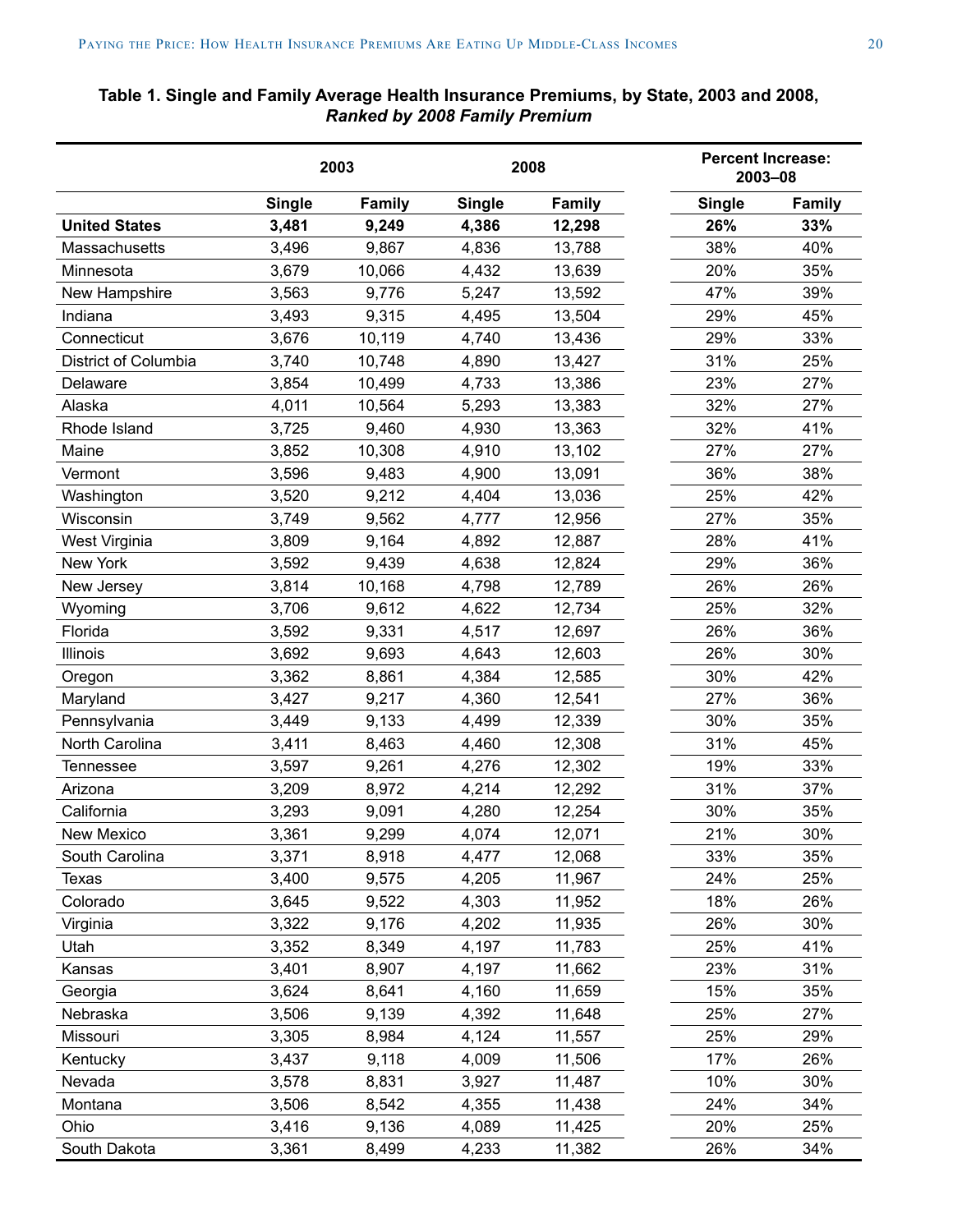| Mississippi  | 3,305 | 8,075 | 4,124 | 11,363 | 25% | 41% |
|--------------|-------|-------|-------|--------|-----|-----|
| Michigan     | 3,671 | 9,449 | 4,388 | 11,321 | 20% | 20% |
| Arkansas     | 3,127 | 7,977 | 3,923 | 11,220 | 25% | 41% |
| Louisiana    | 3,317 | 8,735 | 4,055 | 11,207 | 22% | 28% |
| North Dakota | 2,999 | 7,866 | 3,830 | 11,178 | 28% | 42% |
| Alabama      | 3,156 | 8,045 | 4,139 | 11,119 | 31% | 38% |
| Oklahoma     | 3,285 | 8,739 | 4,072 | 11,053 | 24% | 26% |
| Hawaii       | 3,020 | 7,887 | 3,831 | 11,044 | 27% | 40% |
| lowa         | 3,270 | 8,436 | 4,146 | 10,947 | 27% | 30% |
| Idaho        | 3,331 | 8,563 | 4,104 | 10,837 | 23% | 27% |
|              |       |       |       |        |     |     |

Note: Premiums are for insurance policies offered by private-sector employers in the U.S.

Data: Agency for Healthcare Research and Quality, Center for Financing, Access and Cost Trends, 2003 and 2008 Medical Expenditure Panel Survey-Insurance Component.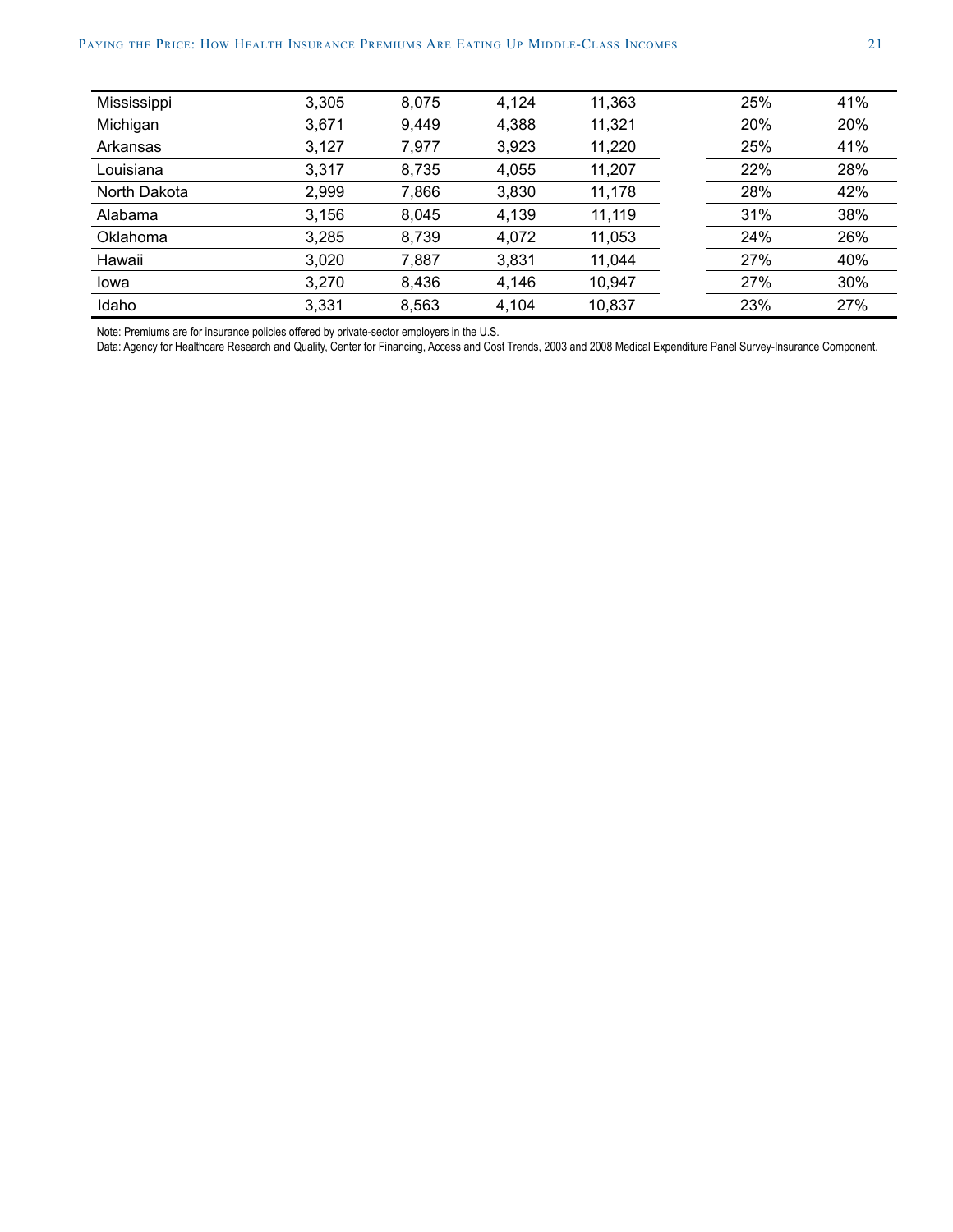# **Median household income for under-65 population Employer premiums as percent of median household income for under-65 population 2003–04 2007 2003 2008 United States \$48,442 \$53,685 15.0 17.2** West Virginia **38,400 19.3** 23.1 Tennessee 44,064 46,000 17.4 20.3 Mississippi 39,018 43,094 16.8 20.0 North Carolina 43,662 46,002 15.6 19.9 Kentucky 42,419 46,000 16.8 19.5 Texas 40,050 45,640 18.4 19.3 District of Columbia 40,000 42,904 16.9 19.0 Maine 45,840 55,045 17.7 19.0 New Mexico 36,300 45,000 19.7 19.0 Arizona 42,500 49,600 16.3 18.9 Arkansas 37,899 49,090 17.3 18.8 Louisiana 38,700 45,000 17.8 18.7 South Carolina 44,488 50,000 16.2 18.6 Florida 45,000 50,000 16.2 18.5 Vermont 52,606 55,506 14.1 18.5 Oklahoma 42,162 48,000 17.1 18.3 Indiana 50,000 56,611 18.1 Oregon 45,350 52,305 15.1 18.1 New York 17.6 (1990) 12.6 (1991) 17.6 (1991) 18.1 (1991) 18.1 (1991) 18.1 (1991) 18.1 (1991) 18.1 (1991) 18.1 ( Alabama 46,000 48,000 14.9 17.5 Montana 37,457 50,000 17.8 17.4 Wyoming 51,560 59,136 16.0 17.4 Missouri 50,967 50,000 14.1 17.3 Wisconsin 52,760 62,485 14.8 17.3 California 46,030 52,000 14.8 17.1 Illinois 52,016 57,000 14.7 16.9 Nevada 45,000 52,000 15.0 16.9 Rhode Island 52,031 58,800 14.2 16.8 Delaware 52,000 60,000 15.4 16.7 Nebraska 52,082 57,000 14.4 16.5 Pennsylvania 52,178 56,500 13.8 16.5 Utah 52,033 60,090 14.0 16.5 Alaska 56,108 65,850 15.5 16.2 Georgia 45,000 54,202 14.9 16.1 Idaho 47,322 56,834 15.5 16.1 Ohio 51,084 55,025 16.1 55,025 16.1 55,025 16.1 Kansas 51,082 55,000 14.5 16.0 North Dakota **19,750** 56,250 13.3 15.9 South Dakota **49,818** 54,922 14.6 15.8 Washington 54,400 62,300 13.7 15.7

Massachusetts 60,432 63,867 12.4 15.6

### <span id="page-21-0"></span>**Table 2. Health Insurance Premiums as Percentage of Median Household Income, 2003 and 2008,**  *Ranked by 2008 Premium as Percentage of Median Household Income*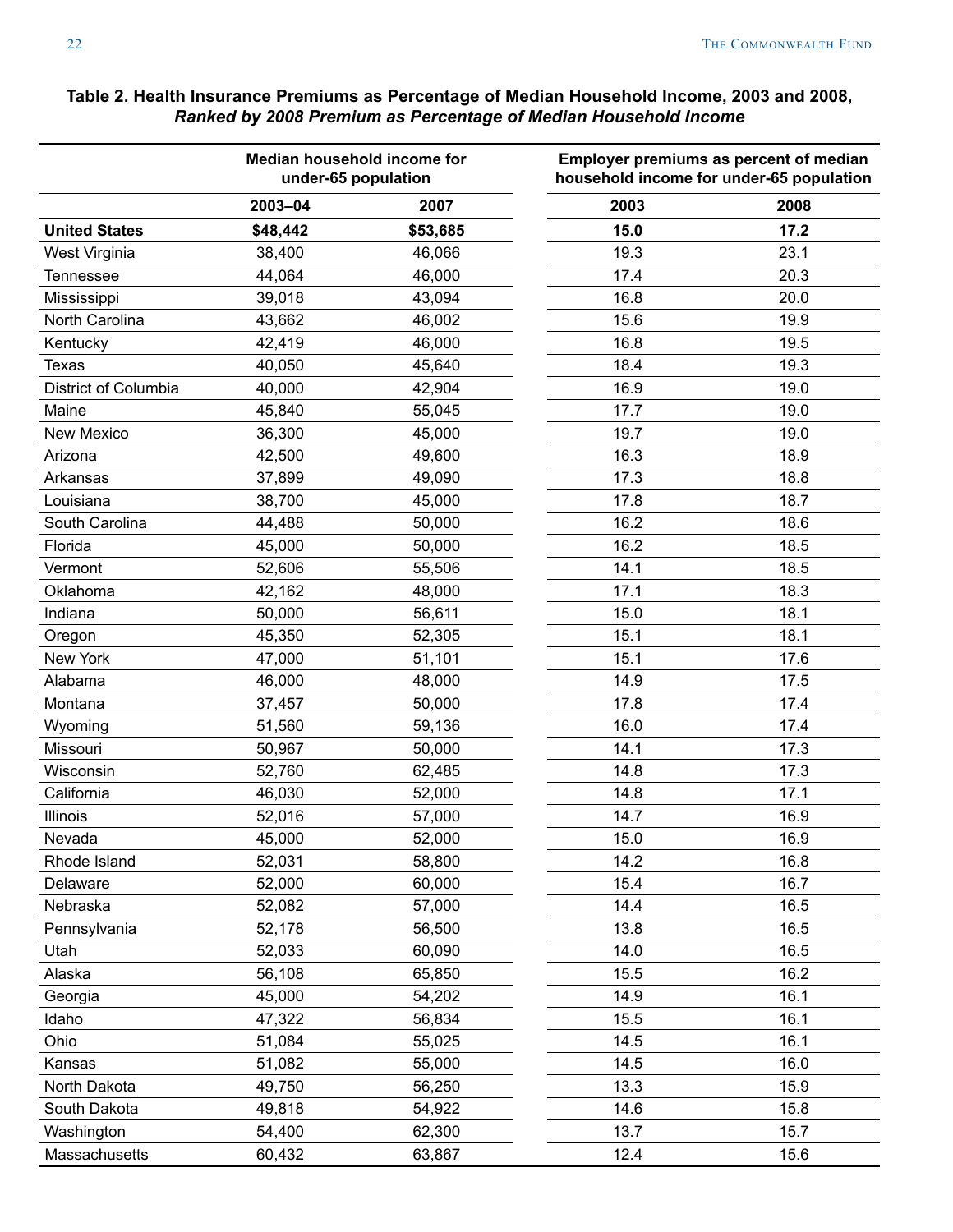|               | Median household income for<br>under-65 population |        |      | Employer premiums as percent of median<br>household income for under-65 population |  |  |
|---------------|----------------------------------------------------|--------|------|------------------------------------------------------------------------------------|--|--|
|               | 2003-04                                            | 2007   | 2003 | 2008                                                                               |  |  |
| Minnesota     | 63,510                                             | 68,000 | 12.9 | 15.4                                                                               |  |  |
| Michigan      | 52,490                                             | 60,000 | 14.7 | 15.3                                                                               |  |  |
| New Hampshire | 66,078                                             | 74,317 | 12.3 | 14.9                                                                               |  |  |
| Iowa          | 53,650                                             | 58,050 | 13.1 | 14.8                                                                               |  |  |
| Virginia      | 56,000                                             | 61,000 | 12.9 | 14.7                                                                               |  |  |
| Connecticut   | 65,032                                             | 69,150 | 12.6 | 14.3                                                                               |  |  |
| Hawaii        | 48.084                                             | 53,680 | 12.1 | 14.1                                                                               |  |  |
| Colorado      | 53,430                                             | 64,830 | 13.8 | 13.9                                                                               |  |  |
| New Jersey    | 65,000                                             | 69,560 | 12.2 | 13.9                                                                               |  |  |
| Maryland      | 60,000                                             | 69,500 | 11.8 | 13.3                                                                               |  |  |

Data: Average premiums for employer-based health insurance plans (weighted by single and family household distribution)—2003 and 2008 Medical Expenditure Panel Survey-Insurance Component; Median household incomes—2004-2005 and 2008 Current Population Surveys.